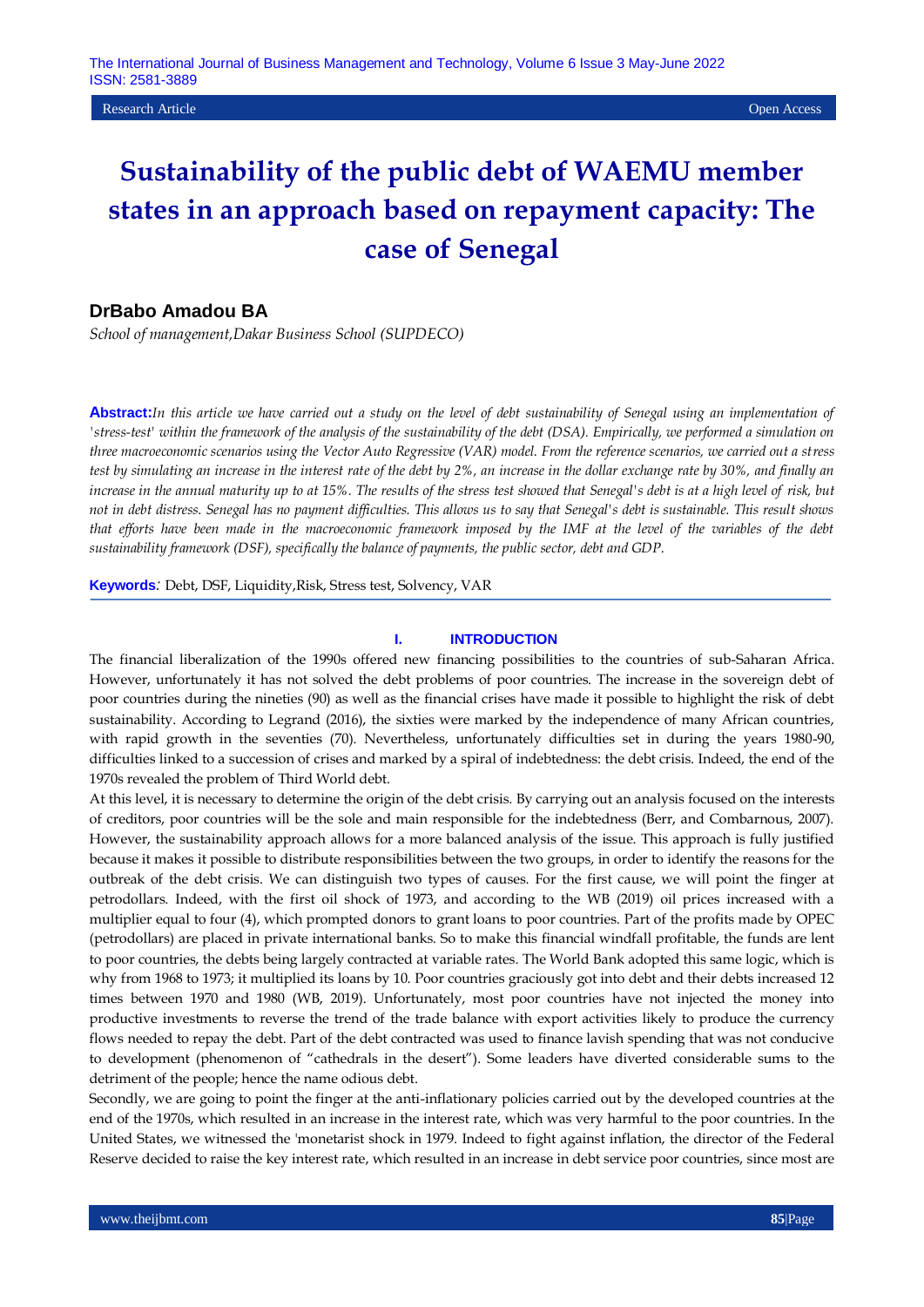contracted at variable rates. The situation is made more difficult with the rise of the dollar, and the fall in the price of raw materials.

The 1980s will be declared 'lost for development' a priori, and in many poor countries the economies are placed under the supervision of the BWIs with the implementation of SAPs and the development model: the Washington consensus. Originally, these plans were supposed to be short-term measures enacted by the IMF to guarantee the repayment of loans (stabilization policy). However, they will gradually become true models of liberal development that should apply to any underdeveloped economy like Senegal. Unfortunately, the Washington consensus has never succeeded in putting poor countries on the starting block of development. Indeed, between 1981 and 2020, Senegal visited the Paris Club 15 times to restructure its debt. The latest agreements are signed under the Debt Service Suspension Initiative (DSSI). Indeed, with the Covid-19 crisis, Senegal faced a liquidity crisis for the payment of debt service. Thus, Senegal benefited from a suspension from May 1, 2020 to December 31, 2021, i.e. 21 months. In 2020, Senegal's debt is equal to 9,753 billion, representing 68.8% of GDP (10,295 billion in 2021). The external debt represents 84% against 16% for the internal debt. Regarding the rating of sovereign debt, Moody's and S&P respectively granted Senegal the ratings of Ba3 (penultimate rating) and B+ (worst rating). All these ratings make it possible to pose the problem of solvency risk, hence the following question:**is Senegal's debt sustainable to facilitate repayments without negatively influencing the well-being of the population**? To answer this question we are going to perform a "stress-test" resistance test. Indeed, this debt faces three risks: exchange rate, interest rate and refinancing.

In the context of this article, we will analyze the debt by making a comparison between solvency and sustainability, without forgetting Senegal's debt management strategy. Then we will proceed to the review of the literature and the empirical study on the debt. Finally, we will end with the methodology with the VAR method, and the results of the study.

# **II. DEBT ANALYSIS**

# 2.1. Viability vs Sustainability

According to Berr and Combarnous (2007), a country's public debt can be qualified as sustainable if the government is able to repay its debt without resorting to exceptional financial assistance, without being in default and without playing PONZI. Debt sustainability thus makes it possible to focus on the liquidity and solvency of a State. For a debtor state, solvency represents the ability to pay its creditors. According to Sow and Madden (2020), this definition uniquely adopts the view of rich countries and IFIs, as it envisages a treatment of debt solely for allowing creditors to recover the greater part of the sums lent. For a much more thorough analysis, we will approach the issue of debt from the perspective of sustainability, that is to say: how to repay the debt without negatively influencing the well-being of the population? Thus, the analysis will be more balanced, because it will weigh the interests of debtors and creditors.

According to Agenor and Montiel (1996) and Roubini (2001), a State is solvent if the discounted primary surpluses are at least equivalent to the initial public debt. The theoretical foundations of the approach in terms of solvency are the work of authors such as Krugman (1988a, 1988b) and Sachs (1989), through the Laffer curve of debt and the concept of debt burden. These authors provided the basic conceptual foundations of BWI debt reduction policies from 1990: HIPC Initiative (1996) and MDRI (2005). According to Krugman, it is in the interests of creditors to grant debt reductions to increase the likelihood of repayment by debtors.

#### Figure 1: Laffer curve

#### Value of refunds



Outstanding debt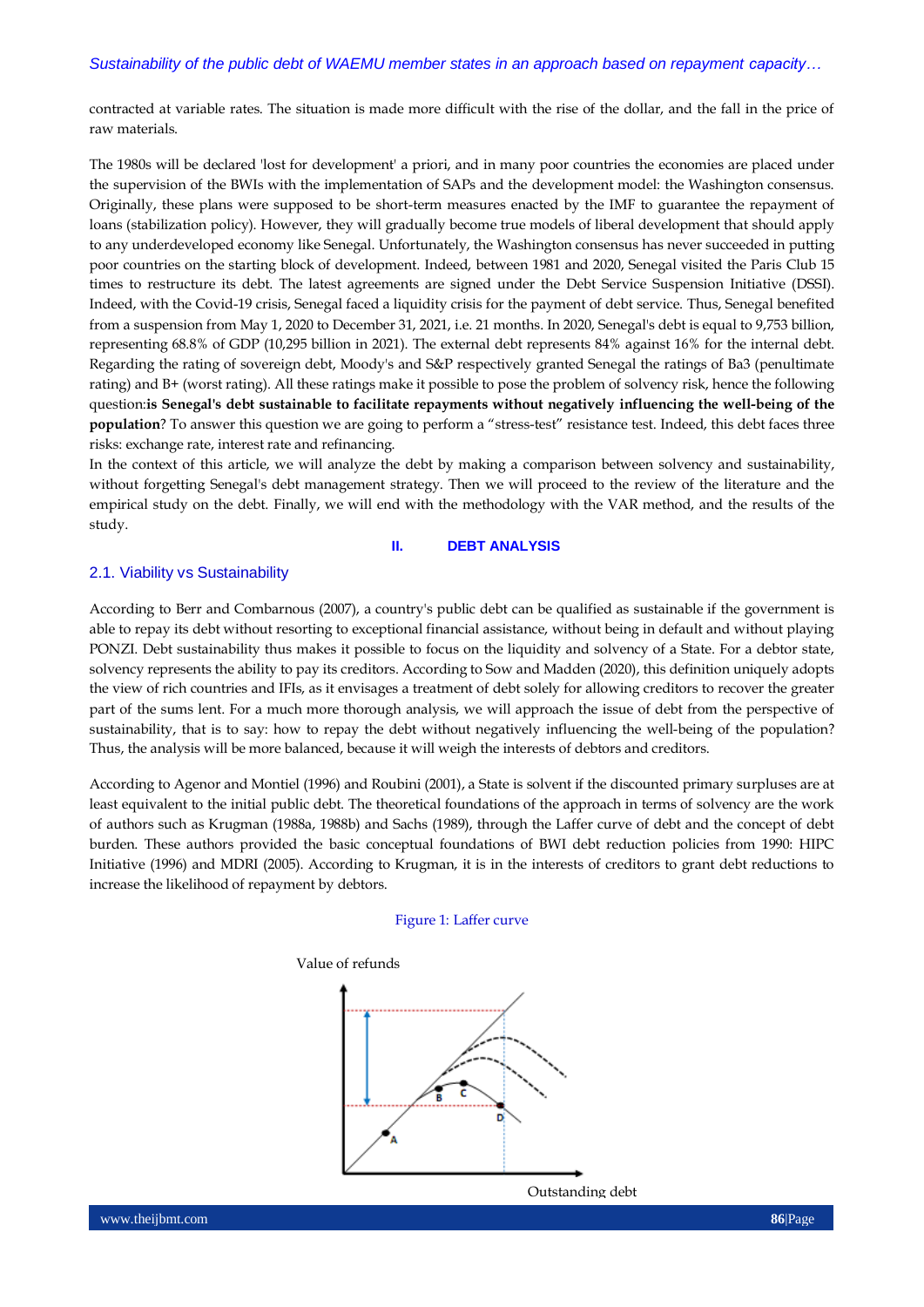If a country faces low debt, the repayment will be made in full at point A (the curve merges with the first bisector). On the other hand, when the stock of debt increases, the probability of default will increase, which results in a discount, i.e. part of the debt will not be paid (point B). So when you are on the wrong side of the curve (to the right of point C) the situation then becomes critical. With an outstanding debt at point **D** the probability of default becomes high. The debt Laffer curve helps to explain the notion of debt burden, which can be linked to debt service or outstanding debt. If the burden is represented by the service of the debt, the creditors are obliged to provide additional liquidity in order to allow the debtor to honor his commitments (graphically the curve shifts to the right). At the level of the Paris Club, nonconventional treatments are adopted, characterized by the extension of the reimbursement period or the deferred payment (grace period). This option can be successful if you are dealing with a liquidity crisis. On the other hand, if the burden is constituted by the outstanding debt, then it is in the interest of the creditors to grant debt reductions. This is called conventional treatment in the Paris Club with reduction of the interest rate or cancellation of all or part of the debt.

Unfortunately, for Easterly (2002) this approach to solvency has not succeeded because HIPCs remain poor and indebted, despite the policies implemented for 25 years. According to Beer and Combarnous (2007) the failure of the solvency approach is linked to the partial analysis of the debt problem oriented solely on the interests of creditors by considering the debtor as the main and sole responsible for its indebtedness. The sustainability approach intends to complete it by adopting a more balanced treatment of the issue by identifying the causes of indebtedness. At this level, we have two: petrodollars and anti-inflationary policies. Once the responsibility has been borne in part by the creditors, the populations of the HIPCs should not bear the consequences of a reimbursement, which would be made to the detriment of the satisfaction of their needs. Thus, a balanced treatment must be carried out by integrating the interest of the debtors taking into account the living conditions of the HIPC populations: the basis of the sustainability approach. The bases of this approach can be found in the work of Keynes in 'The economic consequences of peace ([1919], 2002)' In 1999, an unprecedented mobilization of public opinion was organized through the international campaign Jubilee 2000 more the disappointing results of the HIPC initiative. This is what led to its overhaul and the adoption of less restrictive sustainability criteria.

Over-indebtedness can be identified from a payment default, an ethical position but also from DSF. To assess debt sustainability, the BWIs opted for the third logic by comparing debt indicators to indicative thresholds. With this in mind, the IMF and the World Bank jointly adopted the Debt Sustainability Framework (DSF) in April 2005, to periodically review the level of over-indebtedness, in order to place it at a sustainable level. Thus, the DSF has set thresholds so a debt indicator that exceeds its indicative threshold signals a risk of over-indebtedness: low (good policy), moderate or high (bad policy). Viability makes it possible to emphasize the liquidity and solvency of a State. In October 2013, the IMF and the World Bank approved the reform of the discount rate, now at 5%. To assess debt sustainability, debt indicators are compared to indicative thresholds over a 20-year projection period due to the long maturities of LIC debt. The projection horizon can be divided into medium-term (up to 5 years) and longer-term (beyond 5 years) projections.

| Table 1: Debt threshold according to DSF |  |  |
|------------------------------------------|--|--|
|------------------------------------------|--|--|

| <b>LEVELS</b>   | <b>SOLVENCY RATIO</b><br><b>PUBLIC DEBT</b> |                        |                      |     | <b>LIQUIDITY RATIO</b><br><b>DEBT SERVICE</b> |
|-----------------|---------------------------------------------|------------------------|----------------------|-----|-----------------------------------------------|
|                 | Exports                                     | <b>GDP</b><br>Revenues |                      |     | Revenues                                      |
|                 | (1)                                         | (2)                    | (3)                  | (4) | (5)                                           |
| <b>WEAK</b>     | 100                                         | 30                     | 200                  | 15  | 18                                            |
| <b>MODERATE</b> | 150                                         | 40                     | 250                  | 20  | 20                                            |
| <b>STRONG</b>   | 55<br>200<br>300                            |                        |                      | 25  | 22                                            |
|                 |                                             |                        | Source: IMF/WB, 2016 |     |                                               |

(1) Trend indicator closely related to a country's repayment capacity

(2) It measures the level of indebtedness in relation to the country's economic activity.

(3) Measures the level of indebtedness in relation to the government's ability to pay.

(4) Estimates the proportion of export earnings needed to pay debt service

(5) Measures the government's ability to finance debt service from domestic resources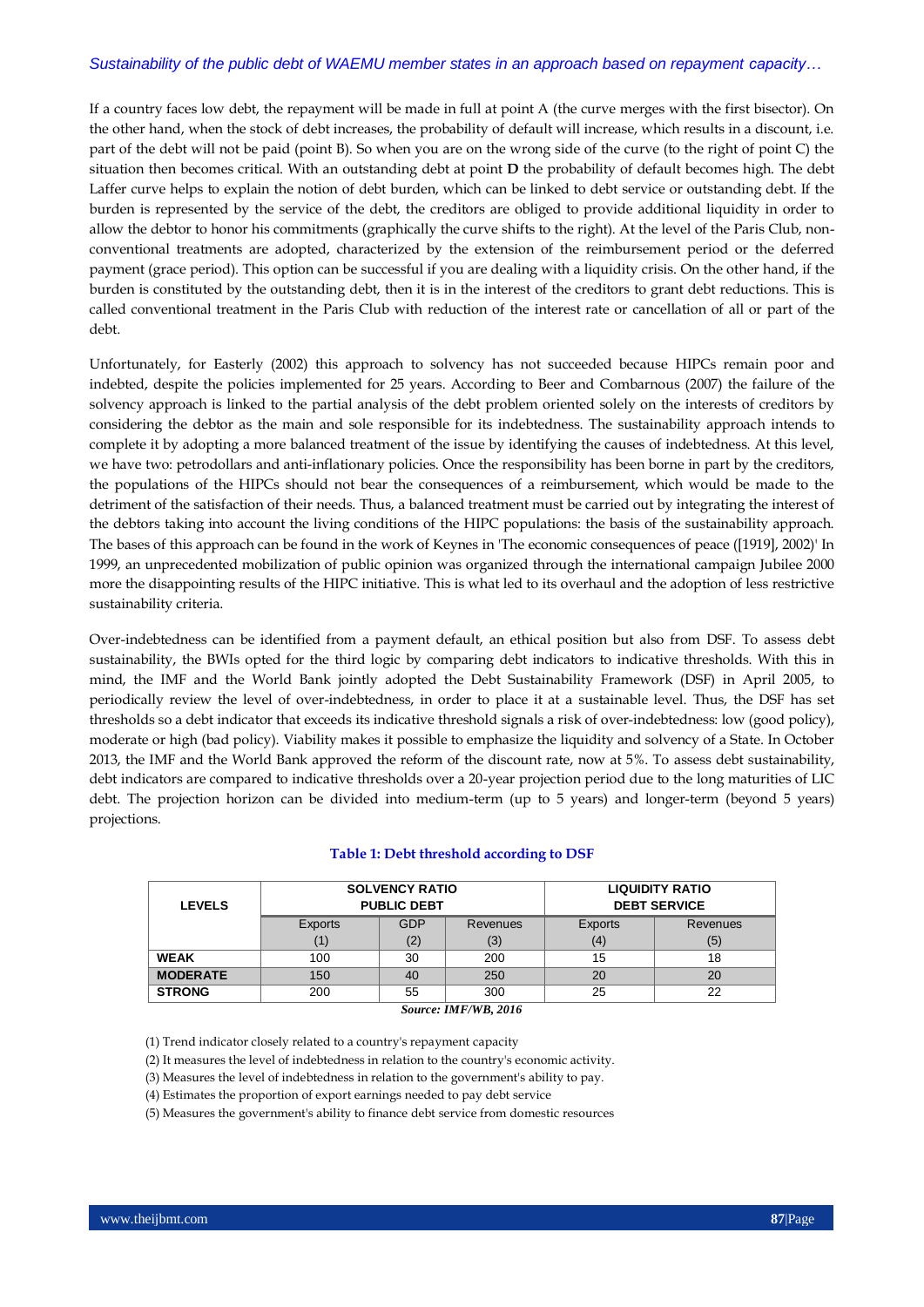The present value (PV) of debt is the discounted sum of all principal and interest payments (debt service), calculated using a given discount rate (β).

$$
VA_t = \sum_{t=1}^{n} (a_t + i_t)(1 + \beta)^{-(t-1)}
$$

If the discount rate and the contractual interest rate of the debt are the same, then the PV is equal to the nominal value (or is very close to it), while if the contractual interest rate of the debt is lower than the discount rate, the PV of the debt is lower than its nominal value. The interest rate is not the only vector of concessionality; it can also be granted through the grace period, the frequency of payments and the maturity. If the debt is concessional, its PV is always lower than its nominal value.

Thus in relation to their quality of management, the countries are classified into three groups according to the risk of over-indebtedness: low (so-called "green" countries), moderate ("yellow" countries) or high ("red countries"). Countries must demonstrate progress on debt in order to qualify for BWI relief. The latter will undertake to reduce the debt to an agreed level of sustainability. This is the "decision point" that immediately enshrines debt service relief. The process is carried out in two phases with the decision and completion points, between which the "interim period" takes place.

•Decision point: the country becomes eligible for the initiative after meeting four conditions. At this level, the amount needed to be canceled to bring the debt back to a sustainable level equal to 150% of exports or 250% of State revenue is calculated. Creditors grant interim relief with a reduction in debt service (so-called "flow agreements"), maturities falling during the interim period are canceled or rescheduled

• Completion point: creditors are obligated to provide the poor country with the full debt relief promised at the decision point. Thus, the stock of debt calculated at the decision point becomes definitive for all the bilateral and multilateral creditors concerned.

#### 2.2. Senegal's debt management strategy

Regulation No. 09/2007/CM/UEMOA on the reference framework for public policy and public debt management in WAEMU member states requires member countries to develop a debt management strategy medium term (MTDS). It is a tool developed jointly by the World Bank and the IMF and made available to poor countries. Countries must ensure, in the proposed financing methods, compliance with cost and risk conditions with a view to ensuring the resilience of public finances in particular and the macroeconomic framework in general.

The objective is to diversify the investor base and direct it towards commercial resources denominated in particular in local currency, by actively contributing to the development of the domestic financial market; which allows a reduction in the exposure to the risk of the exchange rate which weighs on the current public debt portfolio, of which nearly 80% would be denominated in foreign currencies in 2020.

In 2020, Senegal's stock of debt is 9753 billion CFA, or 68.8% of GDP, of which:

-External debt: 8,202 or 84%

-Domestic debt: 1,551 or 16%

For this same period, we have: exports 2,411 billion, debt service 870 billion (of which interest 364), GDP 13,209 billion, and budgetary receipts 2,829 billion. These data will be used to carry out stress tests based on the reference scenarios (thresholds in terms of solvency and liquidity). Thus compared to 2019, the stock of debt increased by 18.5% (8,231 billion in 2019, or 58% of GDP), with an external debt of 7,302 or 89%, and a domestic debt of 929 or 11%. Between 2019 and 2020, the amount of external debt fell by 12.3%. The total public debt portfolio in 2020 can be analyzed as follows: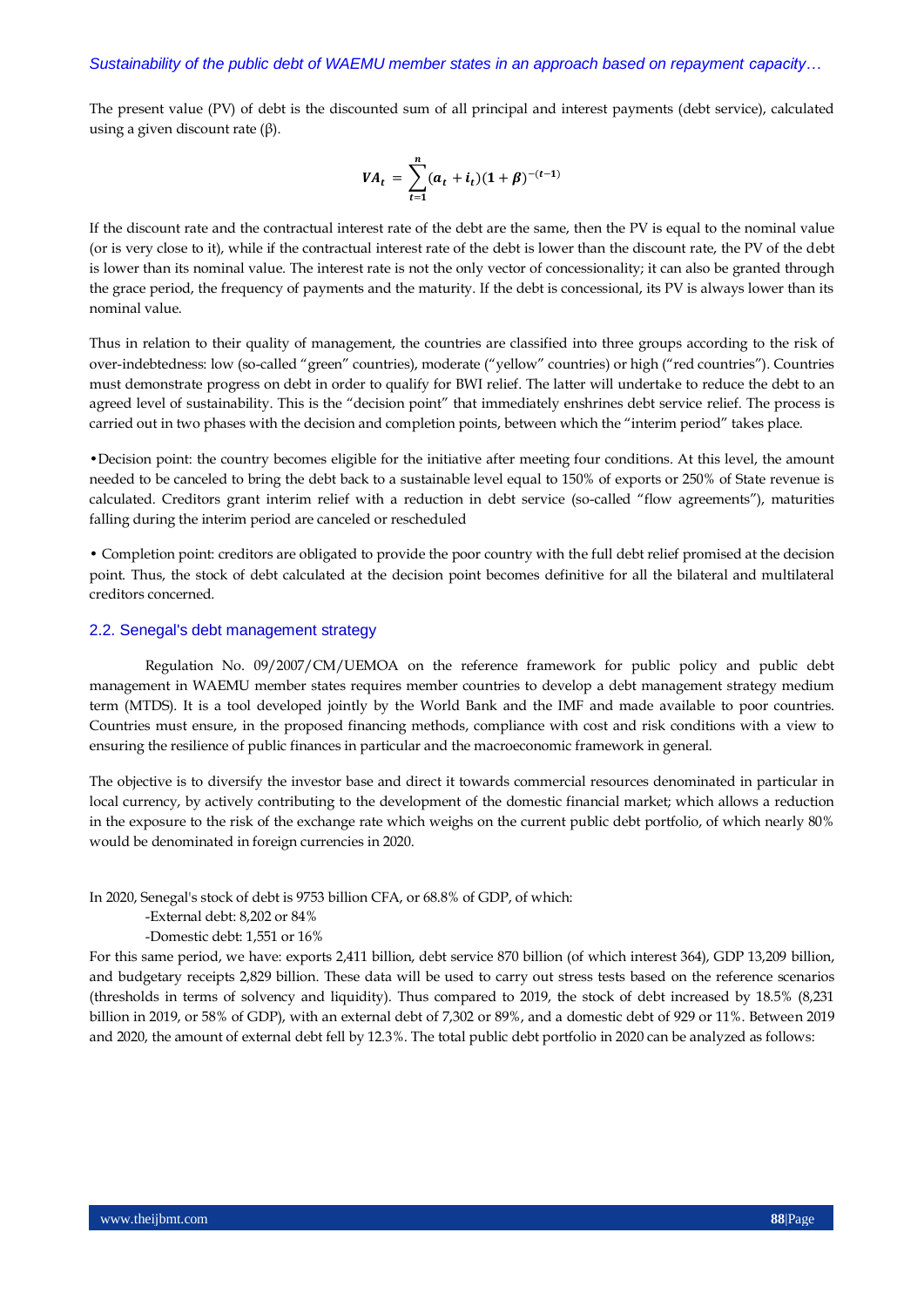





#### **Graph 3: Breakdown by type of interest rate**



**Source: MFB 2020 Annual Activity Report**

A vulnerability analysis makes it possible to identify three types of risks

-**Exchange rate risk**: In Chart 2, we can see that 80% of the public debt portfolio is denominated in foreign currencies, including 36% in dollars and similar currencies, with high exposure to exchange rate risk

- **Interest rate risk**: Chart 3 shows us that 88% of total debt is at fixed rates (100% of domestic debt and 86% of external debt) and 12% is at variable rates; 100% external debt.
- **Refinancing risk**: the average maturity of 3.7 years

Another analysis makes it possible to classify the debt into multilateral, bilateral and commercial debt (Figure 1).



#### **Figure 1: Composition of public external debt**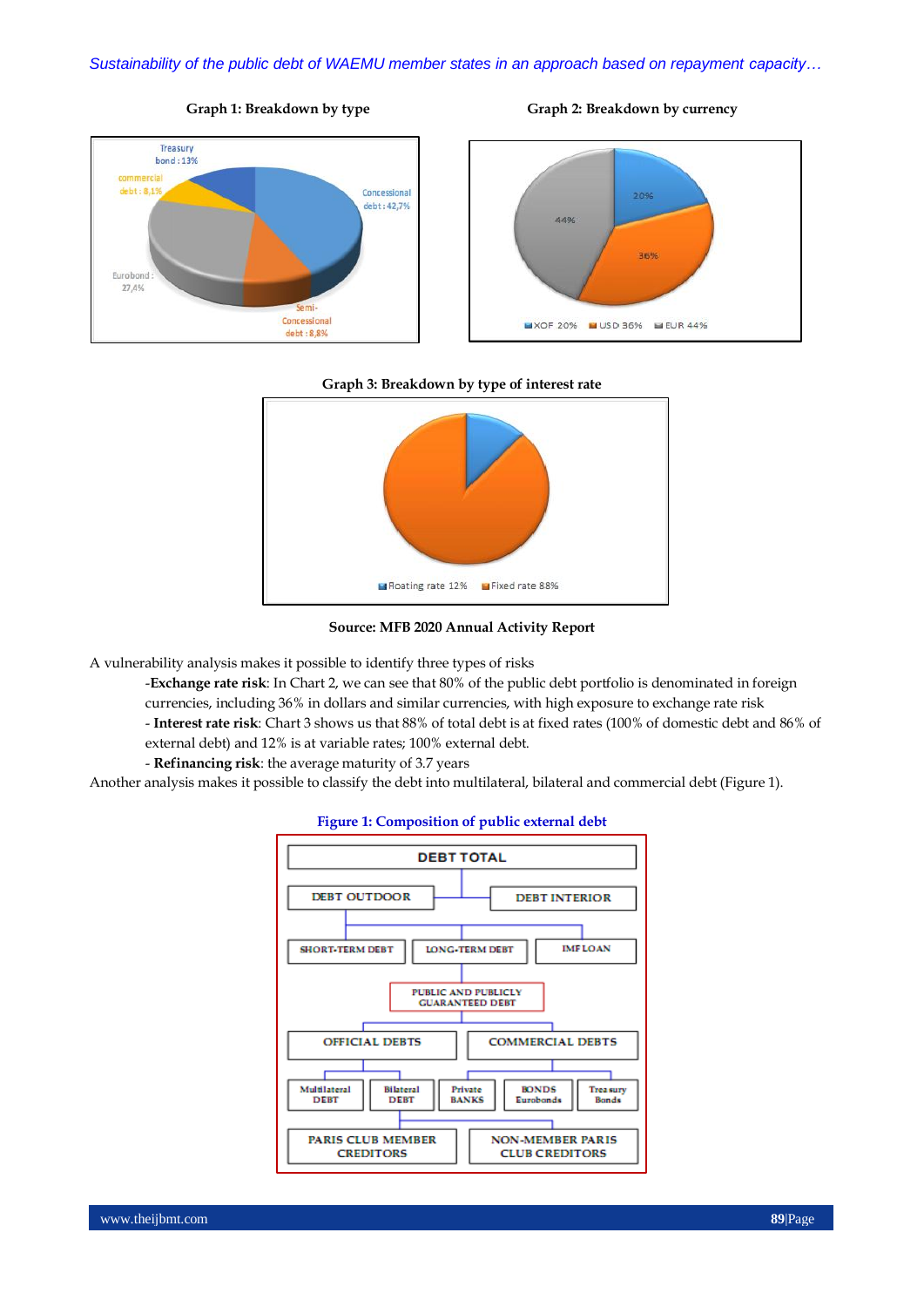The DSF also makes it possible to determine the debt capacity of each country, by calculating a composite indicator (CI) from the weighted average of five variables: the CPIA (Country Policy and Institutional Assessment) rating (macroeconomic management, structural policy, policy of inclusion and justice, institutions and public sector management) achieved by the WB, the country's real GDP growth, remittances, foreign exchange reserves and global growth. Senegal has an IC score of 3.716, which places it among the countries with a high debt capacity. The likelihood of over-indebtedness is positively correlated with the level of indebtedness and negatively with the quality of institutions and public policies (measured by the CPIA) and other country-related factors. The IC is calculated according to the formula below:

$$
CI = \beta_1 CPIA + \beta_2 g + \beta_3 \frac{\text{Remittances}}{GDP} + \beta_4 \frac{FER}{M} + \beta_5 \left(\frac{FER}{M}\right)^2 + \beta_6 gw
$$

β1 = 0.385; β2 = 2.719;β3 = 2.022; β4 = 4.052; β5 = −3.990; β6 = 13.520

where **g** and **gw** are country growth and world growth, respectively, while all other variables are in percentage except CPIA rating. However, what must be remembered is: **debt capacity is not repayment capacity**, hence the importance of the debt sustainability analysis.

# **III. THEORETICAL FRAMEWORKS AND EMPIRICAL STUDIES**

#### 3.1.Theoretical developments on indebtedness

A public debt is sustainable if the State is able to service its debt without reducing the sums intended for social spending. Unlike individuals, the State does not have a time horizon for indebtedness, which constantly pushes it to borrow to finance long-term collective projects. In general, the public debt to GDP ratio is used to determine the level of indebtedness, but it is not in itself a criterion of sustainability. We can take the example of Japan, the world's third largest economy, operates with a gross debt corresponding to 235% of its GDP in 2020 (i.e. 7,100,000 billion CFA francs), and is doing well compared to other countries. However, this is the place to point out that its debt is 95% domestic, which allows the country to hedge against the exchange risks of the financial markets.

Theoretically, there is no scientific proof of the collapse of a country beyond a certain level of indebtedness. Thus, a country is theoretically considered indebted when the service of the external debt absorbs the major part of the resources for the payment of foreign lenders (Krugman 1988, Sachs 1989, Pattillo et al. 2002). Over-indebtedness results in the deterioration of economic performance, because servicing the debt will increase taxes and could therefore reduce investments. This is why, according to Clements et al. (2003), uncertainty about debt service repayment is an obstacle to perpetuating economic reform. We can distinguish several theoretical approaches to debt: traditional (Keynesian and classical), modern (rational school, alternative vision).

# 3.1.1 Traditional approaches to indebtedness

#### Keynesian vision of indebtedness

If we refer to the Keynesian vision, indebtedness should not be a burden for present and future generations because it should stimulate investment. This means that the rate of return must be greater than the interest rate. The same endogenous conception of money (the production capacity is at the origin of the demand for money) is transcribed at the level of indebtedness. In the Keynesian conception, the purpose of indebtedness is to relaunch aggregate demand. The latter, via an accelerator effect, will lead to an increase in investment, which in turn causes an increase in production. Therefore, the flow of budget deficits, which tends to increase the stock of debt, creates economic growth via increased demand and investment. This is what allows us to say that the deficit stimulates investment. However, this Keynesian conception remains valid only in a situation of underemployment of production resources. So we can conclude by saying that the Public Spending Stimulus Plan or Keynesian Stimulus Plan - is the theory that an economy can restart if the state undertakes structural transformation policies with public works.

# ▶ Classical Ricardian vision

If the Keynesians consider indebtedness as being an accumulation of capital, the classics, on the other hand, equate indebtedness with a future tax and accuse the State with a negative connotation, because of its power to tax the population. If we refer to Ricardo (1817), the loan is considered to be a deferred tax over time to repay debt service regardless of the intergenerational gap. Unfortunately, the behavior of economic agents is guided by an anticipation of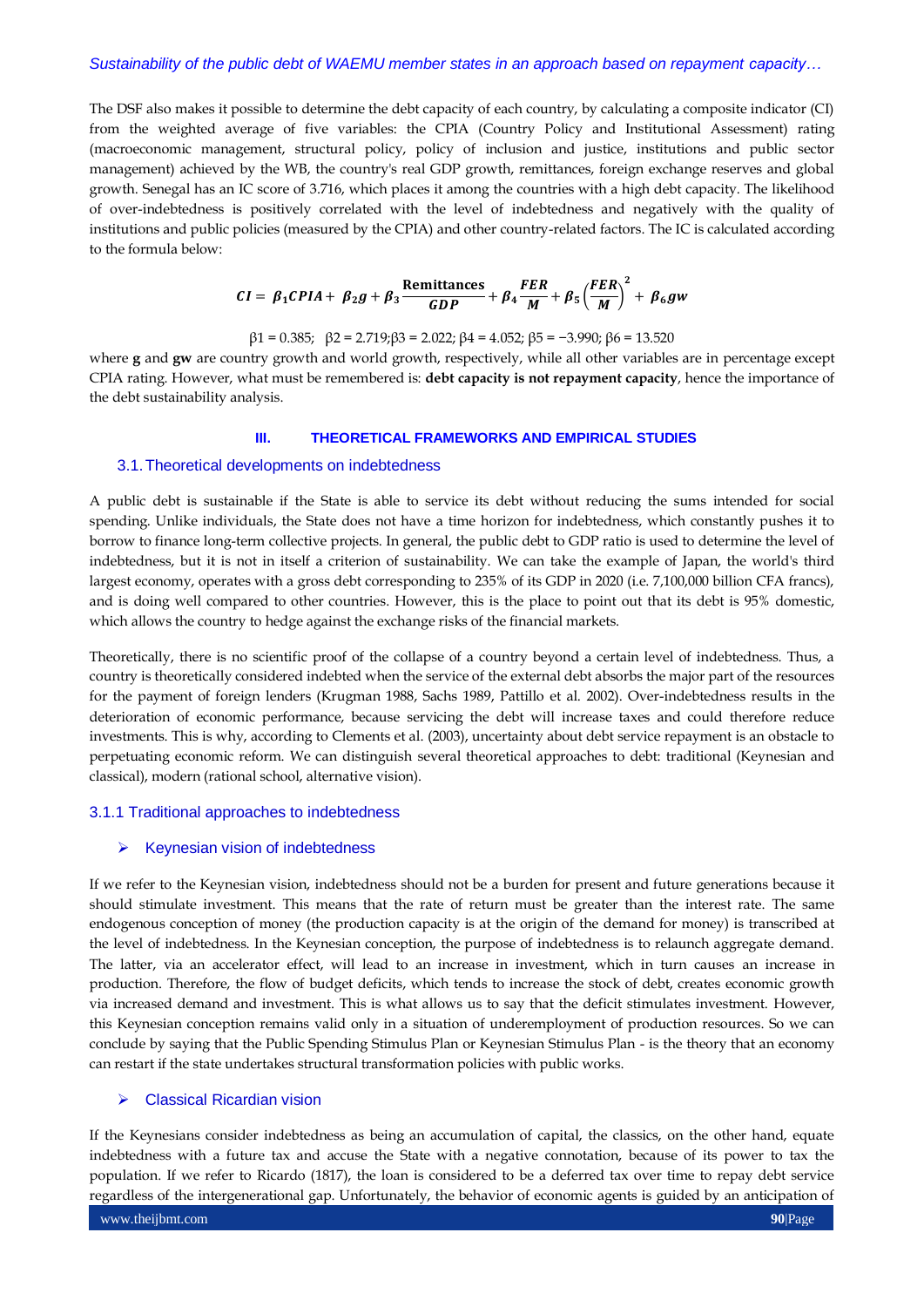higher taxes, which will result in a drop in investment, because the sector will be taxed by the State for the payment of debt service. However, a reserve may be introduced depending on the nature or quality of the expenditure (operating or investment expenditure) financed by the loan. Normally the loan must make it possible to invest, and the ROI must cover the cost of the loan, that is to say the interest.

# 3.1.2 Modern approaches to debt

#### $\triangleright$  Vision of rational expectations in the face of indebtedness

If the authorship of this theory goes to Ricardo, the basic principle is the work of Barro (1979). Indeed the latter develops his theory from intertemporal utility functions with overlapping generations: Ricardian equivalence. Barro starts from this equivalence by carrying out a more in-depth development by combining the themes of evictions and rational anticipations. Barro posits the hypothesis of a State which finances public expenditure through borrowing, or which opts for a reduction in taxes while leaving public expenditure unchanged. In this case, the economic agents will in turn opt for an anticipation of the increase in taxes that will be necessary for the future payment of debt service. With these two hypotheses, the agents are aware of the existence of a public deficit that will increase the outstanding public debt and use an inflationary policy. The combined accumulation of inflation and the increase in taxes will call into question the credibility of the state. Eventually the agents will make their arrangements to deal with a future tax purge. The solution for this is to increase savings at time to in anticipation of a tax increase at time T1. Ultimately, state policy will have no significant impact on the economy, regardless of how deficits are financed.

# $\triangleright$  Alternative visions to the Keynesian theory in the face of indebtedness

Keynesian theory opts for indebtedness to revive the economy. However, alternative approaches explore the impacts of political strategies. For this vision, authors (Alesina and Tabellini, 1989) have put forward the hypothesis of a democracy in which the opposition and the power face each other. In this case, the parties will have distinct choices with respect to the nature of public spending. The party in power can take the option of increasing public spending by going into debt, in order to satisfy its electorate, to stay in power or to put a spoke in the wheels of its opponent. These expenses will be bottlenecks for his political opponent from the point of view of budget management, if the latter comes to power. Still within the framework of this democratic opposition, the government will commit tax revenues today, which will result in a reduction in the future possibilities of spending by its adversary, especially if the debt reaches unsustainable levels. Because of the principle of intangibility of the State, the opposition once in power will be obliged to pay the service of the debt. This will result in an update of electoral promises, especially in relation to social spending, which could upset his electorate. Hence the idea of an electoral strategy through debt. Other authors have also developed models on electoral strategies and political cycles and public debt, notably Persson and Svenson (1989);Aghion and Bolton (1990).

#### 3.2 Review of the empirical literature

Since 2000, many sovereign defaults have been observed around the world. We can cite Argentina (from 2002 to 2005), Indonesia (2002), Paraguay (2003), Venezuela (2004), the Dominican Republic (2005), Grenada (2005), Ecuador ( 2008). The most worrying case is that of Greece in 2012. The country was faced with a chronic external deficit despite numerous restructurings of its public debt. In fact, Greece benefited in 2012 from the first two rescue plans for an amount of 260 billion euros. Then on June 30, 2015, the country faced a payment default, which enabled it to obtain a third rescue plan for an amount estimated at 86 billion euros. This latest crisis prompted the IMF to analyze debt sustainability; which made it possible to observe its level, which was close to 200% of GDP. It was at this time that the IMF decided to carry out a significant restructuring, in the form of relief, of an amount greater than the plan proposed by the European Stability Mechanism (ESM). The case of Greece is a concrete example of the problem of the unsustainability of the debt. So Greece's fundamental problem stems from the unsustainability of its sovereign debt, which already reached 175% of national GDP at the end of 2013.

Sovereign default can be involuntary, that is to say, a State may be unable to meet its obligations, but it could also be voluntary. Whatever the situation, a payment default will call into question sovereign solvency, which will result in a lowering of the sovereign rating. The first studies on a sovereign default are the work of Eaton and Gersowitz (1981) and the consequence was the exclusion of international markets. Subsequently, other authors have continued research oriented towards possible punitive sanctions after a default in order to encourage the repayment of sovereign debt. The studies are carried out by Bulow and Rogoff (1989), Fernandez and Rosenthal (1990). Therefore, for these authors we can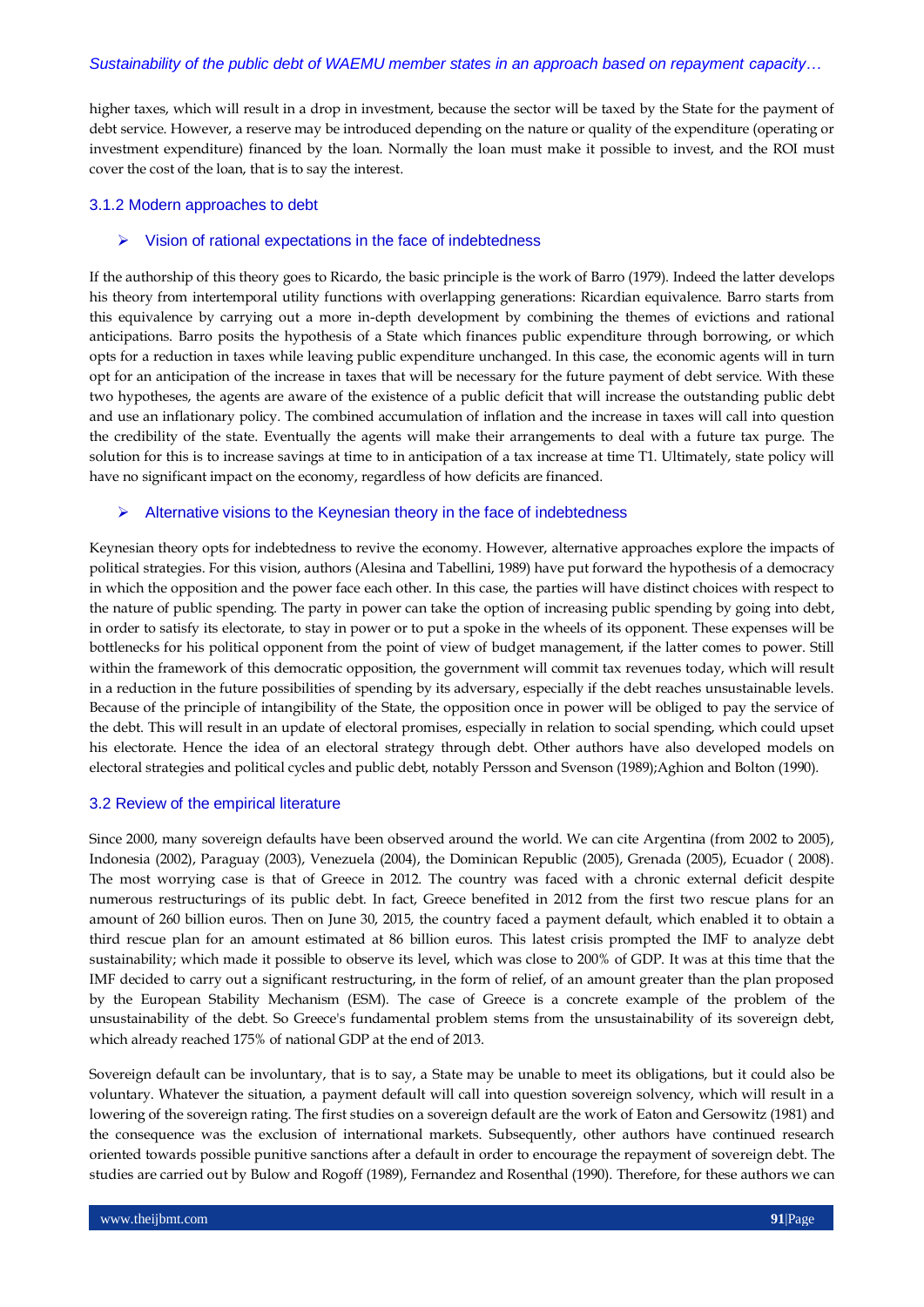remember that the main consequences in the event of a sovereign default are the loss of credibility and exclusion from the capital markets.

Other authors have studied the reduction of capital inflows, as a solution to deal with sovereign default (Eaton and Fernandez (1995). The authors took the example of the sovereign default of Russia in 1997. Indeed, after this Otherwise, Foreign Direct Investment (FDI) from Germany to Russia fell by 10%.The situation is observed for FDI from Japan to Russia, which fell from 940 million to 18 million between 1997 and 1999 (Fuentes and Saravia, 2009). Found a decline in FDI flows to defaulting sovereign debtors.

On the other hand, other authors such as Gelos, Sandleris and Sahay (2011) have shown that most defaulting countries manage to regain access to capital markets one or two years after the crisis. The clarification is provided by Cruces and Trebesch (2013) who stipulates that exclusion from capital markets is correlated with the size of the losses suffered by the investor. Studies have shown a strong correlation of the two variables; the greater the losses (the difference in subsequent bond yields is significant), the longer the market exclusion period will be. According to Arellano (2008) countries have chosen the option of default and market exclusion in certain circumstances (such as in the case of a global or specific shock).

# **IV. RESEARCH METHODOLOGY**

# 4.1 Stress test implementation

There are three categories of resilience tests, standardized scenarios, adapted scenarios, personalized scenarios (IMF, 2017). Standardized stress tests apply to all countries. DSF stress tests are performed by adding a temporary shock to the baseline scenario macroeconomic indicators. There are five (6) of them: GDP growth rate, exchange rate, exports, primary balance, net FDI inflows and transfers, interest rate. The impact of stress tests is transmitted in two ways: through changes in indebtedness and debt service (numerators of debt indicators) and through changes in repayment capacity (denominators of debt indicators). However, we opted for the personalized scenario because of the idiosyncratic risk linked to the Covid-19 pandemic, a serious public health crisis. We opted for a transmission to the numerator using three (3) variables: the interest rate, the exchange rate and the refinancing.

The debt sustainability analysis (DSA) performed in the DSF is based on a baseline scenario representing realistic macroeconomic conditions for the future, given the country's growth potential and economic policy. While the macroeconomic framework data can be projected for a period of 20 years, the projection horizon can be divided into medium-term projections (up to 5 years). Our baseline scenario is shown below. It is also advisable to enter both historical (previous 10 years) and projected (20 years plus the current year) values for most variables.

| <b>MACROECONOMIC</b>              | 2020      | 2021     | 2022     | 2023      | 2024     | 2025      |
|-----------------------------------|-----------|----------|----------|-----------|----------|-----------|
| <b>AGGREGATES</b>                 |           |          |          |           |          |           |
| <b>Real growth rate</b>           | $-0.7%$   | 5,2%     | 6,9%     | 13.7%     | 14.9%    | 10.1%     |
| <b>GDP</b> deflator               | 2,1%      | 1.7%     | 1,6%     | 0.8%      | 0.6%     | $-1.8%$   |
| Tax pressure rate                 | 16.81%    | 17.10%   | 18.88%   | 19.96%    | 20.42%   | 21.08%    |
| <b>Fiscal balance/GDP</b>         | $-6.14%$  | -5%      | $-4.00%$ | $-3.00\%$ | $-3.00%$ | $-3.00%$  |
| <b>Currentaccount balance/GDP</b> | $-11.68%$ | $-9.82%$ | $-8.22%$ | $-7.00\%$ | $-7.00%$ | $-7.00\%$ |

# **Table 2: The main aggregates of the macroeconomic framework**

Source DPES (Department of Prevention and Economic Studies) 2020

In order to reinforce the degree of realism of the reference scenario, resilience tests will be implemented in order to measure the impact of a modification of the main assumptions on which the reference scenario is based, particularly the level of debt. These are interest rate risk, refinancing risk, exchange rate risk. But exhaustively, the reference scenario for on: the balance of payments, the public sector, the debt, the GDP and its deflator, the national currency exchange rate against the dollar and total investment.

# 4.2. VAR modeling

www.theijbmt.com **92**|Page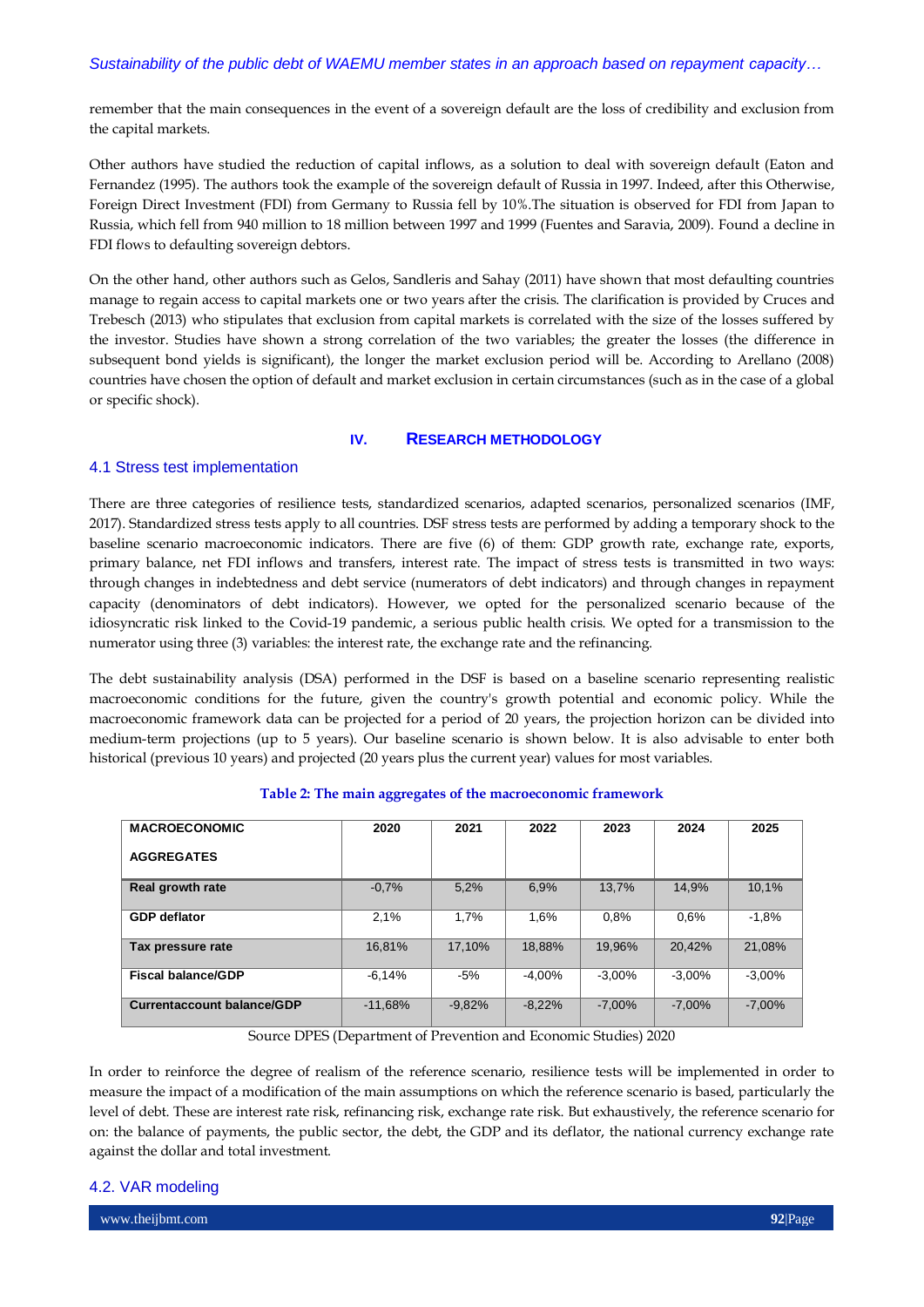Macroeconomic data will be taken from the DPES, and debt data from the Public Debt Department (PDD). As far as the variables are concerned, we will use five of them:

- Outstanding public debt (OPD)
- •The Debt service (TDS)
- •The interest rate (TIR)
- •The exchange rate (TER)
- Refinancing (REF)

Three scenarios will be used in our work.

•The impact of the interest rate on the debt: according to the PDD 12% of the debt is at variable rate and 88% at fixed rate in 2020. Therefore, we are going to script for a 2% increase in variable interest rates in 2021.

•The impact of the exchange rate: according to the PDD, 20% of the debt is in CFA francs, 36% in dollars \$ and 44% in euros  $\varepsilon$ . We are going to script for a 30% depreciation of the CFA against the dollar.

•The impact of refinancing: approximately 9.7% of domestic debt is expected to mature in one year. We will script for a percentage of 15% of the debt for a maturity of one year.

As part of this stress test, the objective is to measure the influence of variables on solvency and liquidity risk. In our model, we have:

•**Variable to explain**: Solvency and liquidity ratio

•**Explanatory variables**: TIR-TER-REF-OPD-DS

| <b>VARIABLES</b> | <b>DESCRIPTION</b>         |
|------------------|----------------------------|
| <b>SVR</b>       | Solvency Ratio/GDP/EXP     |
| <b>LQR</b>       | <b>Liquidity Ratio/REV</b> |
| <b>TIR</b>       | The interest rate          |
| <b>TER</b>       | The exchange rate          |
| <b>REF</b>       | Refinancing                |
| <b>OPD</b>       | Outstanding public debt    |
| <b>TDS</b>       | The Debt service           |

Our objective is to study the level of solvency and liquidity risk. As part of the methodology, we will refer to the work of Wilson (1997), Boss (2002) and Virolainen (2004) will be used with a VAR model that will estimate the relationship between risks and macroeconomic variables. **Yt = Bo + B1 \* Xt-1 +B2\*Xt-2 + … + Bj \* Xt-j + …. + Bp\*Xt-p + ηt** Yt represents the debt index, which takes into account all the macroeconomic factors Xt is the vector of exogenous variables, Bj symbolizes the coefficients associated with the model variables lagged by order j, ηt is the coefficient of shocks or innovations on date t. The model can be conceptualized as follows:

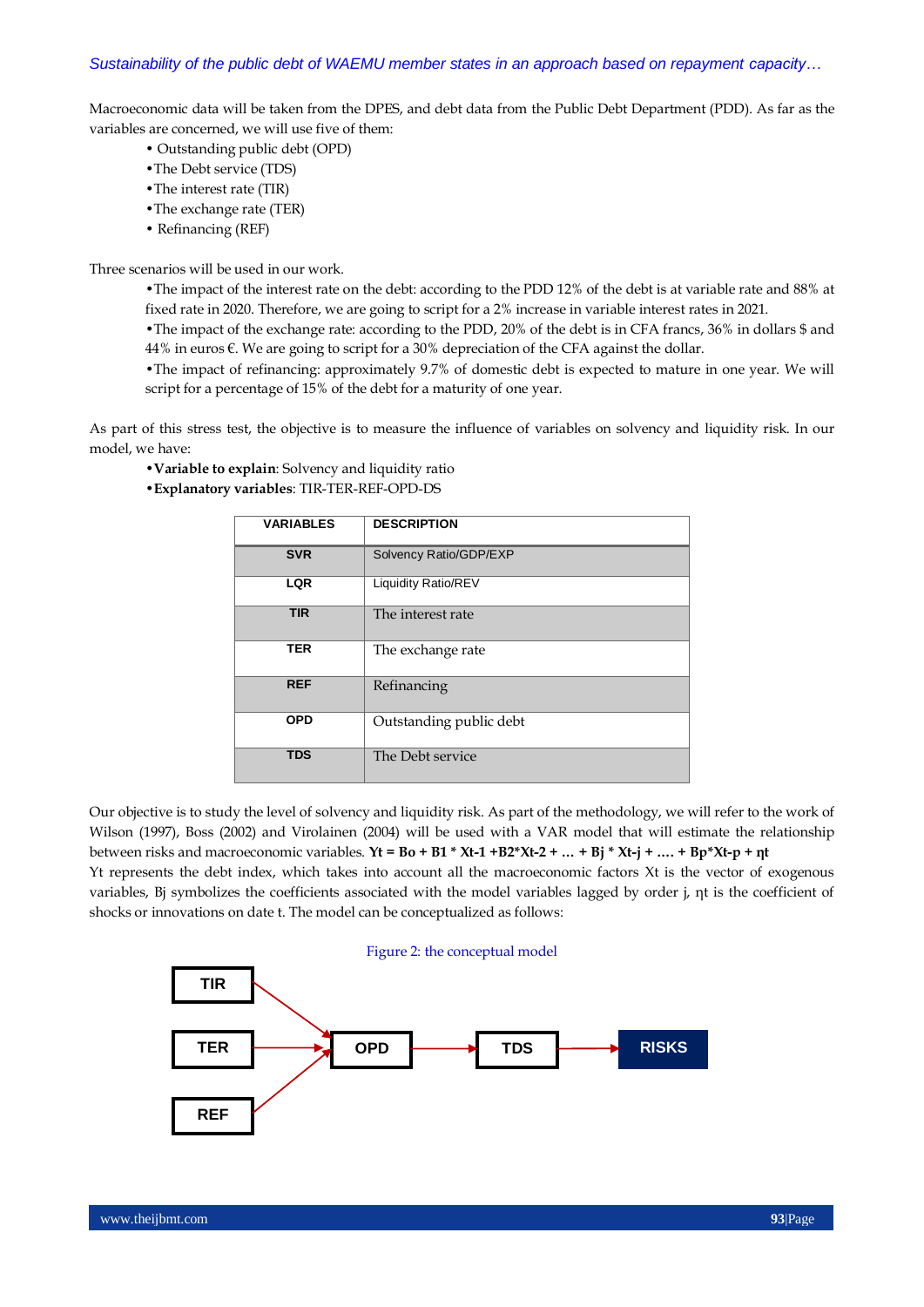# 4.3. Financial scenarios

The basic financial data comes from the DDP and the Ministry of Finance and Budget as of December 31, 2020. However, before establishing the scenarios, we will present the costs and risk indicators of the existing debt portfolio.

|                                |                                     | <b>DEBT 2019</b> |                  | <b>DEBT 2020</b> |                  |                  | <b>VARIATION</b>     |                  |                  |               |
|--------------------------------|-------------------------------------|------------------|------------------|------------------|------------------|------------------|----------------------|------------------|------------------|---------------|
| <b>INDICATORS</b>              |                                     | Debt<br>External | Debt<br>Internal | Debt<br>Total    | Debt<br>External | Debt<br>Internal | <b>Debt</b><br>Total | Debt<br>External | Debt<br>Internal | Debt<br>Total |
|                                | Amount in billion                   | 7 3 0 2          | 929              | 8 2 3 1          | 8 2 0 2          | 1551             | 9753                 | 12,33%           | 66.95%           | 18,49%        |
|                                | Debt in % GDP                       | 55%              | 7%               | 62%              | 62%              | 12%              | 68,8%                | 13,18%           | 68,22%           | 19,39%        |
| Cost of debt                   | Interest - % GDP                    | 1,4              | 0,5              | 2,1              | 1,4              | 0,6              | 1,9                  | $\mathbf{0}$     | 0,1              | $-0,2$        |
|                                | Interest rate                       | 2,9              | 5,8              | 3,6              | 2,8              | 4,7              | 3,2                  | $-0,1$           | $-1,1$           | $-0,4$        |
|                                | Mean duration Ech.                  | 11               | 3,6              | 10               | 11,2             | 3,7              | 9,7                  | 0,2              | 0,1              | $-0,3$        |
| Risk of<br>refinancing         | Amortized debt /OPD                 | 5,6              | 15,7             | 8,3              | 3,9              | 8,5              | 4,8                  | $-1,7$           | $-7,2$           | $-3,5$        |
|                                | Amortized debt/GDP                  | 2,7              | 1,3              | 4,8              | 1,9              | 1                | 2,9                  | $-0,8$           | $-0.3$           | $-1,9$        |
| Risk of                        | Duration<br>to<br>be<br>rescheduled | 10,5             | 3,6              | 9,8              | 10,6             | 3,7              | 9,3                  | 0,1              | 0,1              | $-0.5$        |
| interest rate                  | Debt refix/OPD                      | 17,4             | 15,7             | 12,2             | 17,2             | 8,5              | 15,5                 | $-0.2$           | $-7,2$           | 3,3           |
|                                | Debt TIF/OPD                        | 84,3             | 100              | 91,7             | 85,3             | 100              | 88,2                 | $\mathbf{1}$     | $\overline{0}$   | $-3,5$        |
| Interest rate risk<br>exchange | <b>Foreign Currency</b><br>Debt/OPD |                  |                  | 85,5             |                  |                  | 80                   |                  |                  | $-5,5$        |
|                                | Domestic debt                       |                  |                  | 14,5             |                  |                  | 20                   |                  |                  | 5,5           |

# **Table 3: Costs and risks of the public debt portfolio in 2020**

•**Scenario 1**: increase in the TIN by 2 points between the 1st quarter and the 4th quarter of 2021. We will see if the debt will be sustainable with a rise in the TPIB of 2% between the 1st quarter and the 4th quarter of 2021. The TIN being from 3.2% in the 1st quarter of 2021, it will therefore drop to 5.2% in the 4th quarter of 2021.

•**Scenario 1**: TCG increase of 30 points (\$171) between the 1st quarter and the 4th quarter of 2021. We will see if the debt will be sustainable with a TCG increase of 30% between the 1st quarter and the 4th quarter of 2021 The TCG being 573 in the 1st quarter of 2021; it will therefore increase to 744 in the 4th quarter of 2021.

•**Scenario 1**: increase in the REF of 6.3 points between the 1st quarter and the 4th quarter of 2021. We will see if the debt will be sustainable with an increase in the REF of 6.3% between the 1st quarter and the 4th quarter of 2021 The REF being 9.7% in the 1st quarter of 2021, it will therefore increase to 15% in the 4th quarter of 2021.

| <b>PERIODE</b><br>TIR |       | <b>TER</b> | <b>RFF</b> |
|-----------------------|-------|------------|------------|
| 2021T1                | 0.032 | 573        | 0.097      |
| 2021T2                | 0.038 | 630        | 0.114      |
| 2021T3                | 0.045 | 687        | 0.133      |
| 2021T4                | 0.052 | 744        | 0.15       |

#### **Table 4: Forecasts of macroeconomic values**

# **V. EMPIRICAL RESULTS, ANALYZES AND DISCUSSION**

#### 5.1. Empirical results

#### 5.1.1 Descriptive analysis

First, we will determine the mean and the standard deviation of the variables. These indicators provide information on the level of performance of the variables.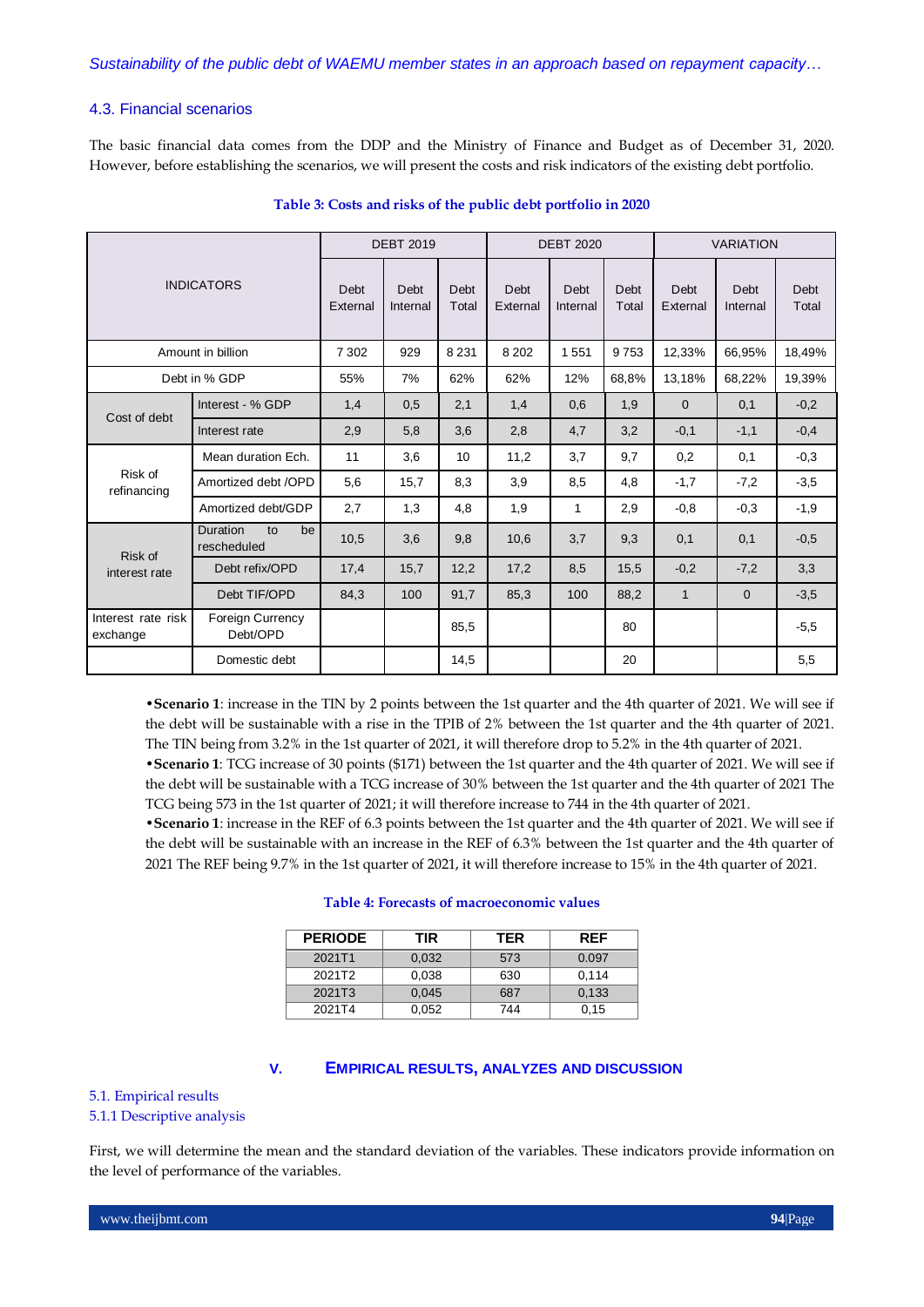| Variables       | Mean    | Standarddev. | Min.  | Max.  |
|-----------------|---------|--------------|-------|-------|
| <b>TIR</b>      | 0.04175 | 0.0086554    | 0.032 | 0.052 |
| TER             | 658.5   | 73.58668     | 573   | 744   |
| <b>REF</b>      | 0.12375 | 0.023372     | 0.097 | 0.151 |
| <b>OPD</b>      | 10480   | 370          | 10295 | 11405 |
| <b>TDS</b>      | 996     | 134.355      | 870   | 1282  |
| SR <sub>1</sub> | 0.70166 | 0.0236771    | 0.69  | 0.76  |
| SR <sub>2</sub> | 3.5941  | 0.1277397    | 3.53  | 3.91  |
| LR              | 0.32083 | 0.0435803    | 0.28  | 0.41  |

# **Table 5: Descriptive statistics of the variables**

# **Table 6: The correlation matrix**

| Variables       | TIR    | <b>TER</b> | <b>REF</b> | <b>OPD</b> | <b>TDS</b> | SR <sub>1</sub> | SR <sub>2</sub> | RL     |
|-----------------|--------|------------|------------|------------|------------|-----------------|-----------------|--------|
| <b>TIR</b>      | 1.000  |            |            |            |            |                 |                 |        |
| TER             | 0.0000 | 1.0000     |            |            |            |                 |                 |        |
| <b>REF</b>      | 0.0000 | 0.0000     | 1.0000     |            |            |                 |                 |        |
| <b>OPD</b>      | 0.0000 | 0.9999     | 0.0000     | 1.0000     |            |                 |                 |        |
| <b>TDS</b>      | 0.9899 | 0.9999     | 0.9999     | $-0.2179$  | 1.0000     |                 |                 |        |
| SR <sub>1</sub> | 0.0000 | 0.9965     | 0.0000     | 0.9983     | $-0.2118$  | 1.0000          |                 |        |
| SR <sub>2</sub> | 0.0000 | 0.9998     | 0.0000     | 0.9999     | $-0.2200$  | 0.9984          | 1.0000          |        |
| LR              | 0.9890 | 1.0000     | 0.9990     | $-0.2190$  | 0.9991     | $-0.2129$       | $-0.2211$       | 1.0000 |

We can see a moderate correlation (negative and positive) between most of the variables. In our case, we notice that the strongest correlations are at the level of the TER compared to OPD and TDS, as well as the REF on TDS.

# 5.1.2. Tests prior to model estimation

To check the stationarity of the series of variables, we opted for the ADF (Augmented Dickey-Fuller) test.

H0: Non-stationarity of the variables

H1: Stationarity of the variables

# **Table 7: Study of the stationarity of the variables**

| <b>Variables</b> | <b>Statistical</b> | <b>Critical</b> | <b>Critical</b> | <b>Critical</b> | <b>P-VALUE</b> | <b>OBS</b>       |
|------------------|--------------------|-----------------|-----------------|-----------------|----------------|------------------|
|                  | test               | value1%         | value5%         | value10%        | Z(t)           |                  |
| <b>TIR</b>       | 1.567              | $-3.750$        | $-3.000$        | $-2.630$        | 0.9978         | <b>NON Stat.</b> |
| <b>TER</b>       | 1.567              | $-3.750$        | $-3.000$        | $-2.630$        | 0.9978         | <b>NON Stat.</b> |
| <b>REF</b>       | 0.535              | $-3.750$        | $-3.000$        | $-2.630$        | 0.9859         | <b>NON Stat.</b> |
| <b>OPD</b>       | $-1.869$           | $-3.750$        | $-3.000$        | $-2.630$        | 0.3467         | <b>NON Stat.</b> |
| <b>TDS</b>       | $-2.236$           | $-3.750$        | $-3.000$        | $-2.630$        | 0.1936         | <b>NON Stat.</b> |
| SR <sub>1</sub>  | $-1.844$           | $-3.750$        | $-3.000$        | $-2.630$        | 0.3589         | <b>NON Stat.</b> |
| SR <sub>2</sub>  | $-1.848$           | $-3.750$        | $-3.000$        | $-2.630$        | 0.3568         | <b>NON Stat.</b> |
| LR               | $-2.155$           | $-3.750$        | $-3.000$        | $-2.630$        | 0.2231         | <b>NON Stat.</b> |

# 5.1.3. The results of the implementations

In order to determine the impact of the scenarios on the solvency risk, we will insert the latest data for the year 2020 into the VAR model and then at the VAR level, we will make forecasts in order to obtain the variables necessary for the determination stress test result indicators.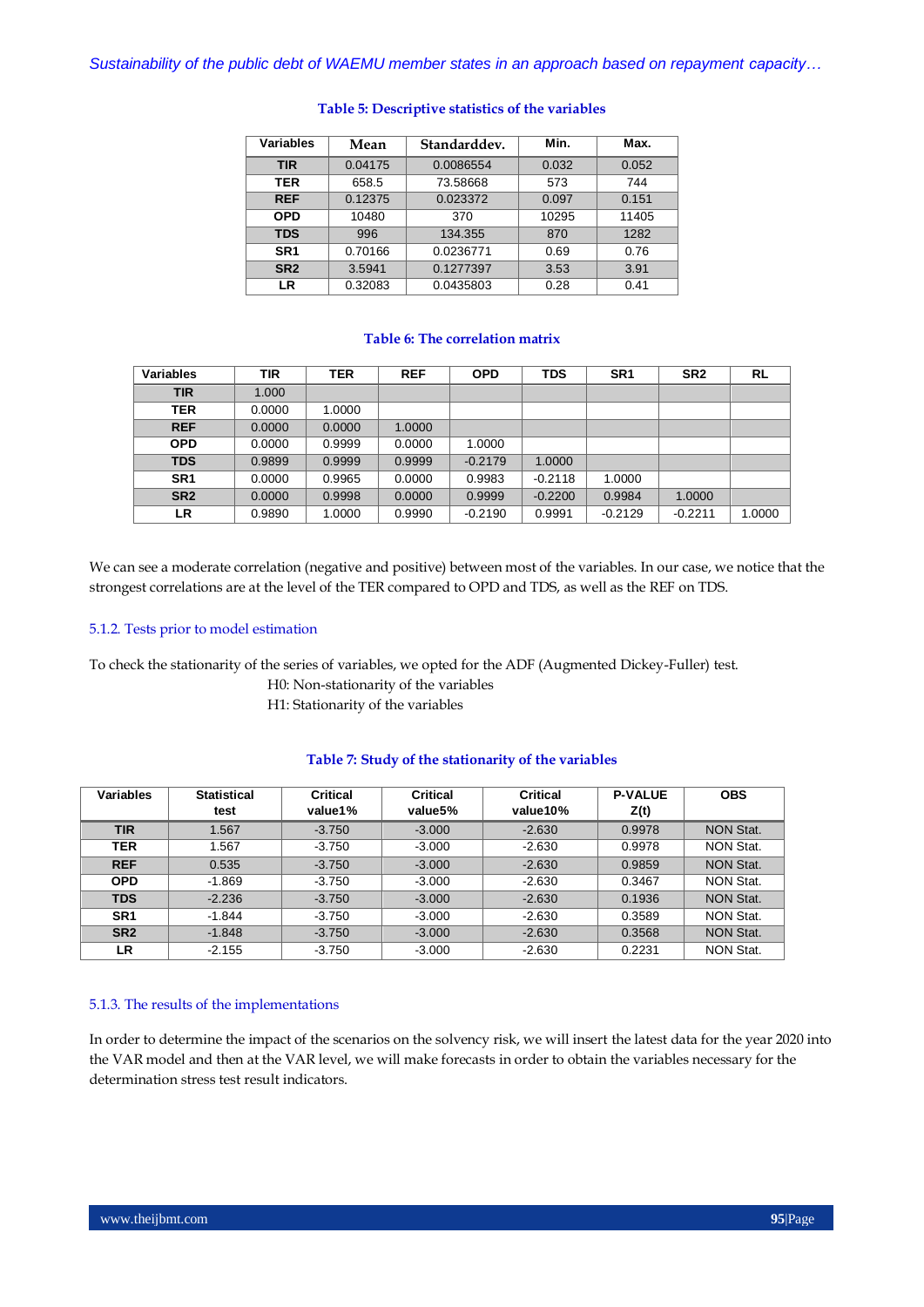|                           |                             | 2020                        |                | 2021           |                |        |
|---------------------------|-----------------------------|-----------------------------|----------------|----------------|----------------|--------|
|                           | <b>INDICATORS</b>           | <b>Debt</b><br><b>Total</b> | T <sub>1</sub> | T <sub>2</sub> | T <sub>3</sub> | T4     |
|                           | Amount in billion           | 9753                        | 10 295         | 10 295         | 10 295         | 10 295 |
|                           | Debt in % GDP               | 68,8%                       | 68,67%         | 68,67%         | 68,67%         | 68,67% |
| Payment Interest in % GDP |                             | 1,9                         | 1,9            | 2,25           | 2,66           | 3,07   |
| Averageinterest rate      |                             | 3,2                         | 3,2            | 3,8            | 4,5            | 5,2    |
|                           | Debt due in 1 year (% OPD)  | 9,7                         | 9,7            | 11,4           | 13,3           | 15     |
| <b>REF</b>                | Amortizeddebt/OPD           | 4,8                         | 4,8            | 5,6            | 6, 5           | 7,3    |
|                           | Average time to refix - ATM | 2,9                         | 2,9            | 3,3            | 3,8            | 4,2    |
|                           | Average time to refix - ATR | 9,3                         | 9,3            | 9,4            | 9,1            | 9,2    |
| <b>TIR</b>                | Debt reset/OPD              | 15,5                        | 15,5           | 17,4           | 17,9           | 18,7   |
|                           | Fixed Rate Debt/OPD         | 88,2                        | 88,2           | 89,6           | 89,4           | 88,6   |
|                           | Debt in foreigncurrency/OPD | 80                          | 80             | 83,6           | 87,2           | 90,8   |
| <b>TER</b>                | Dollar debt                 | 36                          | 36             | 39,6           | 43,2           | 46,8   |
|                           | Debt in Euro                | 44                          | 44             | 44             | 44             | 44     |

# **Table 8: Cost and risk indicators**

# **Table 9: Projections for 2021 from Scenario 1 on TIR**

| Rubriaues  | 2021T1 | 002472<br>. | 2021T2<br>ZUZ I<br>. . | 2021T4 |
|------------|--------|-------------|------------------------|--------|
| OPD        | 10 295 | 10 295      | 10 295                 | 10 295 |
| <b>TDS</b> | 870    | 938         | 110                    | 1282   |

# **Tableau 10:Projections for 2021 from Scenario 2 on TER**

|            | 2021T1 | 2021T2 | 2021T3 | 2021T4 |
|------------|--------|--------|--------|--------|
| OPD        | 10 295 | 10 665 | 035    | 405    |
| <b>TDS</b> | 870    | 901    | 932    | 963    |

# **Tableau 11:Projections for 2021 from Scenario 3 on REF**

|     | 0024T4 | 002172 |        | 0.0271             |  |
|-----|--------|--------|--------|--------------------|--|
| OPD | 10 295 | 10 295 | 10 295 | 10 295             |  |
| TDS | 870    | 967    | 1076   | $\rightarrow$<br>. |  |

# 5.1.4. Results indicators

After the predictions for the year 2021 concerning the EDT and SDD variables, we will proceed to the calculation of the solvency and liquidity ratios at the level of the three defined scenarios. For this same period, we have: export 2,914 billion, GDP 14,991 billion, and budgetary receipts 3,090 billion.

| Table 12. Occulation Inducators on This |                |                 |                  |                |                |  |  |  |
|-----------------------------------------|----------------|-----------------|------------------|----------------|----------------|--|--|--|
|                                         |                | <b>SOLVENCY</b> | <b>LIQUIDITY</b> |                |                |  |  |  |
|                                         | <b>OPD/GDP</b> | <b>OPD/EXP</b>  | <b>OPD/REV</b>   | <b>TDS/EXP</b> | <b>TDS/REV</b> |  |  |  |
| 2021T1                                  | 69%            | 353%            | 333%             | 30%            | 28%            |  |  |  |
| 2021T2                                  | 69%            | 353%            | 333%             | 32%            | 30%            |  |  |  |
| 2021T3                                  | 69%            | 353%            | 333%             | 38%            | 36%            |  |  |  |
| 2021T4                                  | 69%            | 353%            | 333%             | 44%            | 41%            |  |  |  |

# **Table 12: Scenario 1 indicators on TIN**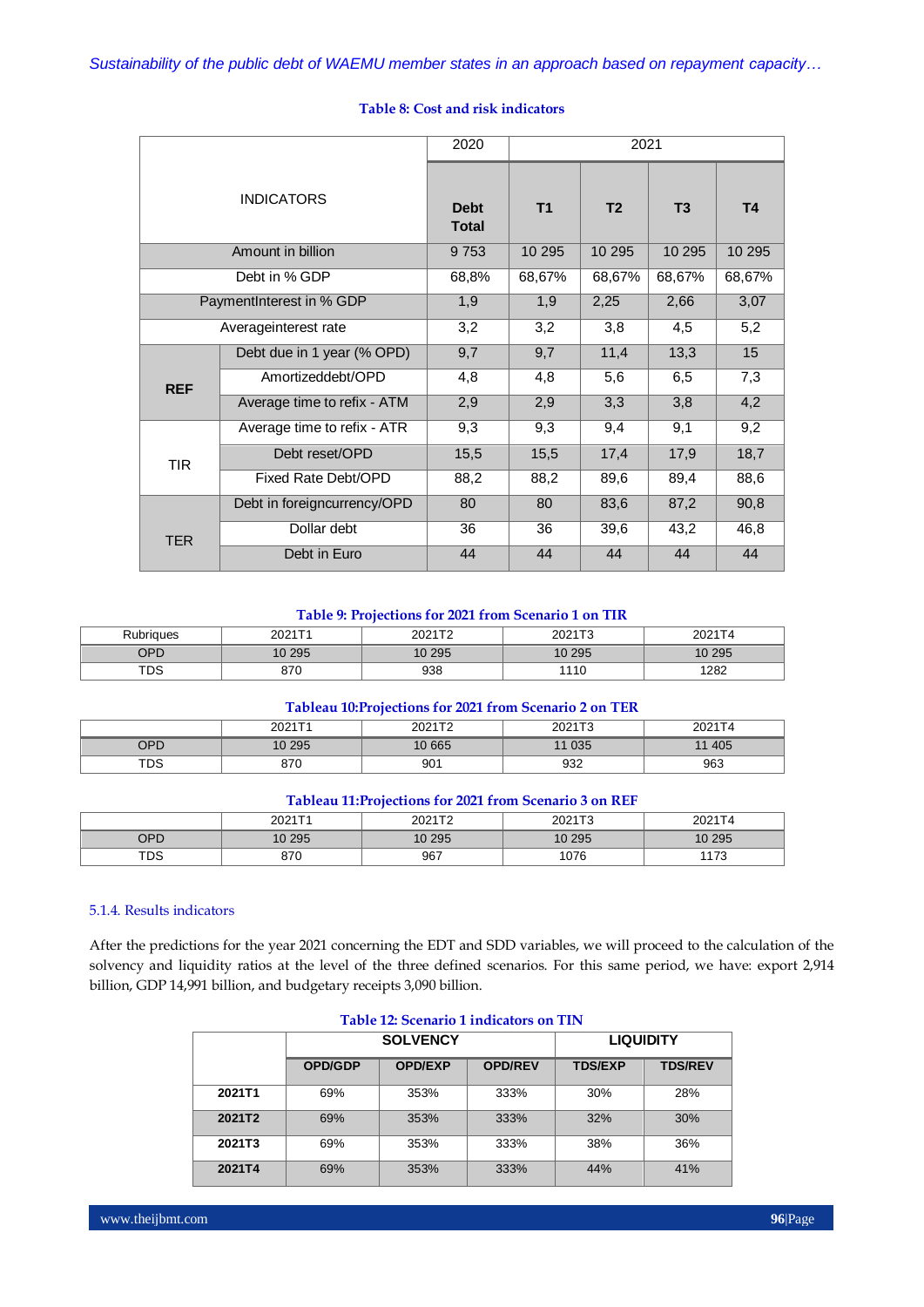|        |                | <b>SOLVENCY</b> | <b>LIQUIDITY</b> |                |                |
|--------|----------------|-----------------|------------------|----------------|----------------|
|        | <b>OPD/GDP</b> | <b>OPD/EXP</b>  | <b>OPD/GDP</b>   | <b>TDS/EXP</b> | <b>TDS/GDP</b> |
| 2021T1 | 69%            | 353%            | 333%             | 30%            | 28%            |
| 2021T2 | 71%            | 366%            | 345%             | 31%            | 29%            |
| 2021T3 | 74%            | 379%            | 357%             | 32%            | 30%            |
| 2021T4 | 76%            | 391%            | 369%             | 33%            | 31%            |

#### **Table 13: Scenario 2 indicators on TER**

# **Table 14: Scenario 3 indicators on REF**

|        |                | <b>SOLVENCY</b> | <b>LIQUIDITY</b> |                |                |
|--------|----------------|-----------------|------------------|----------------|----------------|
|        | <b>OPD/GDP</b> | <b>OPD/EXP</b>  | <b>OPD/GDP</b>   | <b>TDS/EXP</b> | <b>TDS/REC</b> |
| 2021T1 | 69%            | 353%            | 333%             | 30%            | 28%            |
| 2021T2 | 69%            | 353%            | 333%             | 33%            | 31%            |
| 2021T3 | 69%            | 353%            | 333%             | 37%            | 35%            |
| 2021T4 | 69%            | 353%            | 333%             | 40%            | 38%            |

5.2. Analysis of results and discussion

Depending on the scenarios, we can see four scenarios in relation to the Public and publicly guaranteed debt (PPG)

•**Low risk**. If none of the PPG debt indicators exceed their respective threshold in the baseline scenario or in the extreme stress test.

•**Moderate risk**. If none of the PPG debt indicators exceeds its respective threshold in the baseline scenario, but at least one indicator exceeds its threshold in the stress tests.

- •**High risk**. If any of the PPG debt indicators exceeds its threshold in the baseline scenario. Resilience tests make this situation appear even more pronounced.
- •**Over-indebtedness**. The thresholds set for the debt and debt service ratios are exceeded significantly or for an extended period.

Thus, compared to the three scenarios we found that all the ratios slightly exceed the thresholds set by the DSA. This corresponds to a high risk of indebtedness. Actions must be taken to prepare for these shocks and reduce the risk to at least a moderate or low level.

The first analysis to be carried out must relate to the comparison between the ratios obtained after the stress test and the ratios set by the DSA. We have noticed that Senegal's debt is not sustainable enough in the face of the various simulated macroeconomic shocks because all the ratios of our different scenarios have exceeded the thresholds, as indicated in Tables 12, 13 and 14. Indeed, from of scenarios 1, 2, and 3 the solvency ratio (in relation to GDP and export) in the 4th quarter of 2020 are respectively 69%, 353% - 76%, 391% - 69%, 353%. The same observation is made for the liquidity ratio at the level of budget revenue in the 4th quarter: 41%, 31% and 38%. This allows us to say that Senegal's debt is not sustainable in the face of exogenous shocks. However, the scenario that has the most impact on Senegal's debt situation is the exchange rate risk. Senegal has understood this situation. Indeed, between 2009 and 2021 Senegal issued Eurobonds

- •2009: 200 million dollars, interest rate 9.25% for a maturity of 5 years
- •2011: 500 million dollars, interest rate 8.75% for a maturity of 10 years
- •2014: 500 million dollars, interest rate 6.25% for a maturity of 10 years
- •2017: 1.1 billion dollars, interest rate 6.25% for a maturity of 15 years
- •2018: 2.2 billion dollars, interest rate 4.75% and 6.75, maturity 10 and 15 years
- •2021: 775 million euros, interest rate 5.375% for a maturity of 16 years

Indeed, because of the exchange rate risk, Senegal subscribed on Wednesday, June 02, 2021 to a new Eurobond issue (sovereign bonds) for 775 million euros, or 508 billion FCFA, with a fixed interest rate of 5.375% over a final maturity of 16 years. The funds obtained will be used exclusively for the redemption of approximately 70% of the Eurobond expiring in 2024 and denominated in dollars, and 30% for the financing of Senegal's participation in the development of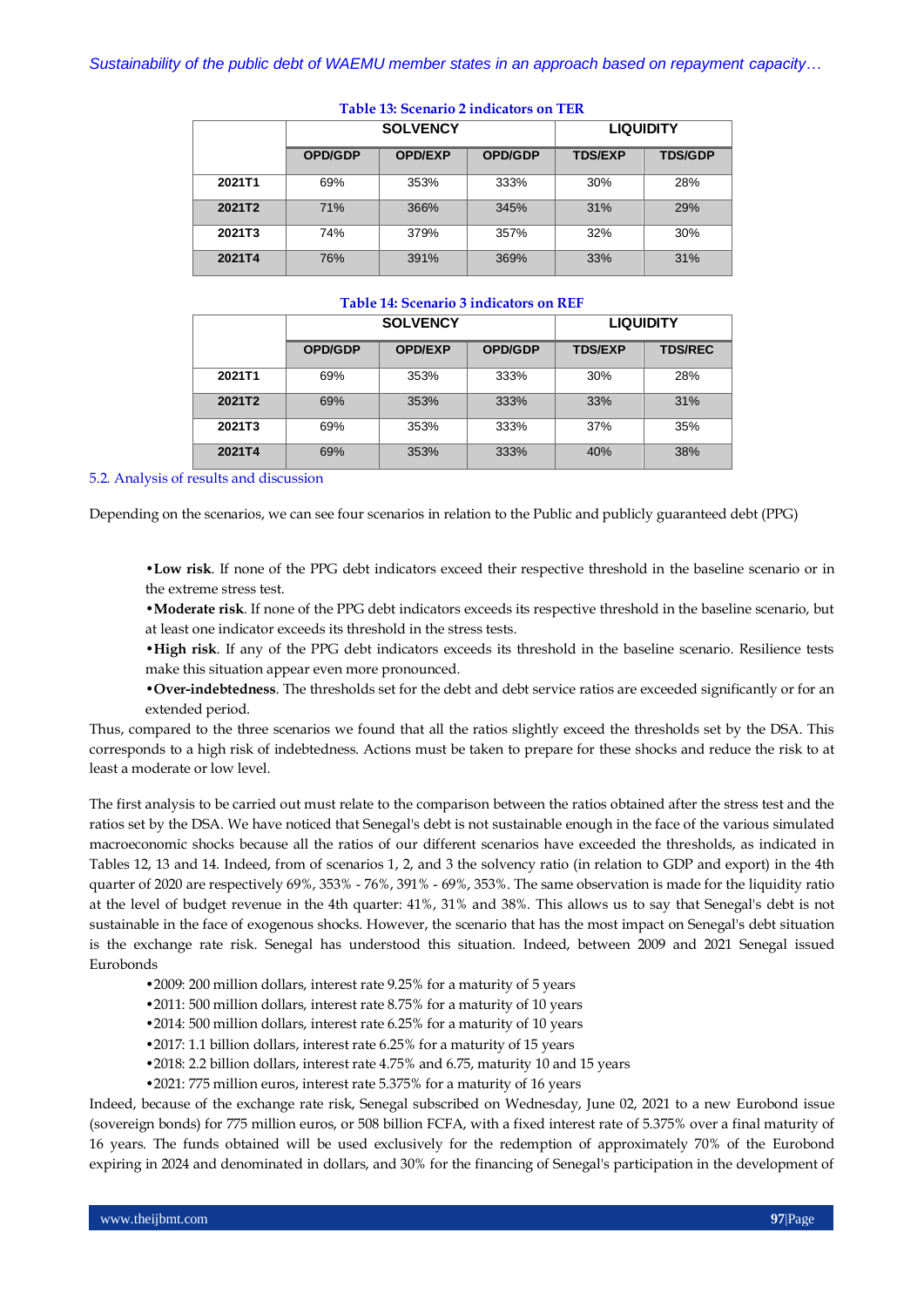oil and gas projects. Therefore, the redemption of the 2014 Eurobond made it possible to deal with the exchange risk linked to the dollar. By summarizing the three tables, we obtain the table below with the SR and LR.

| <b>RUB</b> | ECONOMIC SCENARIOS |         |                |            |         |                |            |         |                |
|------------|--------------------|---------|----------------|------------|---------|----------------|------------|---------|----------------|
|            | TIR                |         |                | <b>TER</b> |         |                | <b>REF</b> |         |                |
|            | OPD/GDP            | OPD/EXP | <b>TDS/REV</b> | OPD/GDP    | OPD/EXP | <b>TDS/REV</b> | OPD/GDP    | OPD/EXP | <b>TDS/REV</b> |
| 2021T1     | 69%                | 353%    | 28%            | 69%        | 353%    | 28%            | 69%        | 353%    | 28%            |
| 2021T2     | 69%                | 353%    | 30%            | 71%        | 366%    | 29%            | 69%        | 353%    | 31%            |
| 2021T3     | 69%                | 353%    | 36%            | 74%        | 379%    | 30%            | 69%        | 353%    | 35%            |
| 2021T4     | 69%                | 353%    | 41%            | 76%        | 391%    | 31%            | 69%        | 353%    | 38%            |

**Table 15: comparison between SR and LR**

#### **Discussion**

The diagnosis of the concept of over-indebtedness is generally made from the crossing of a threshold, either in terms of debt service or in terms of outstanding debt.

The first analysis concerns debt service. At this level, we will focus on the issue of liquidity. Indeed, the debt burden obliges countries to lower certain charges and this could have the negative consequence of reducing investment and social spending. However, in such a situation the country can make PONZI (Ponzi scheme). This will involve borrowing to repay all or part of the debt when cash flow problems arise. This is what Senegal did in 2021; subscribe to a Eurobond to redeem 70% of the 2014 Eurobond. Therefore, the liquidity problem invoked is only relevant if the country is unable to borrow. Moreover, if the country can no longer take out a new loan, it then faces a solvency constraint or a phenomenon of credit rationing. Senegal is not in this situation, because the country continues to raise funds on the national as well as international market. The lack of liquidity to repay does not imply that the debt is not beneficial since the criterion at this level is that the economic profitability is higher than the interest rate.

In the second approach, we focus on the outstanding debt, which is at the heart of the problem. If we refer to the theory of the virtual burden of debt (Reinhart and Rogoff, 2010) we can see that if the outstanding debt exceeds a threshold, the debtor will rationally choose default. Faced with such a situation, a debt reduction will improve the debtor's repayment capacity. This approach will be the theoretical reference for the HIPC initiative of 1996, without determining the overindebtedness thresholds that should be defined on a case-by-case basis (DSF 2005).

We will start from the theory of debt accumulation to try to assess over-indebtedness as a risk. This theory makes it possible to describe the evolution over time of a debt ratio. The analysis is carried out via a condition of transversality, which can be understood as being a dogma that prohibits the accumulation of an infinite debt (as in the Ponzi games). For an individual this condition seems natural, but on the other hand, it is not the same for a public debt. In theory, a country is an "eternal" entity. Thus, the stock of public debt is nothing other than the discounted sum of future primary budget balances, up to infinity. Therefore, if the budget balance becomes greater than the debt service each year, then the phenomenon of debt accumulation will be inevitable. The only solution is to improve our public revenues, and good management of natural resources. The basic arithmetic to this theory is that the rate of growth must be higher than the interest rate of the public debt.

# **VI. CONCLUSION**

This article aimed to study the level of debt sustainability in Senegal. As part of our study, we simulated three scenarios from a VAR model. We have established scenarios in relation to the interest rate, the exchange rate and the refinancing. Since 2005, the IMF has implemented DSF, which requires a certain approach. As a first step, the country must have comprehensive data on the stock of public and publicly guaranteed (PPG) debt. Secondly, economic projections over 20 years must be formulated, with historical (10 previous years) and projected (20 years plus the current year) values for most variables. Finally, it is necessary to present financing assumptions in relation to the external and internal debt for the period concerned. Thresholds are established to determine the level of indebtedness of LICs. This is why these ratios (solvency and liquidity) are used to assess the resilience of the State of Senegal.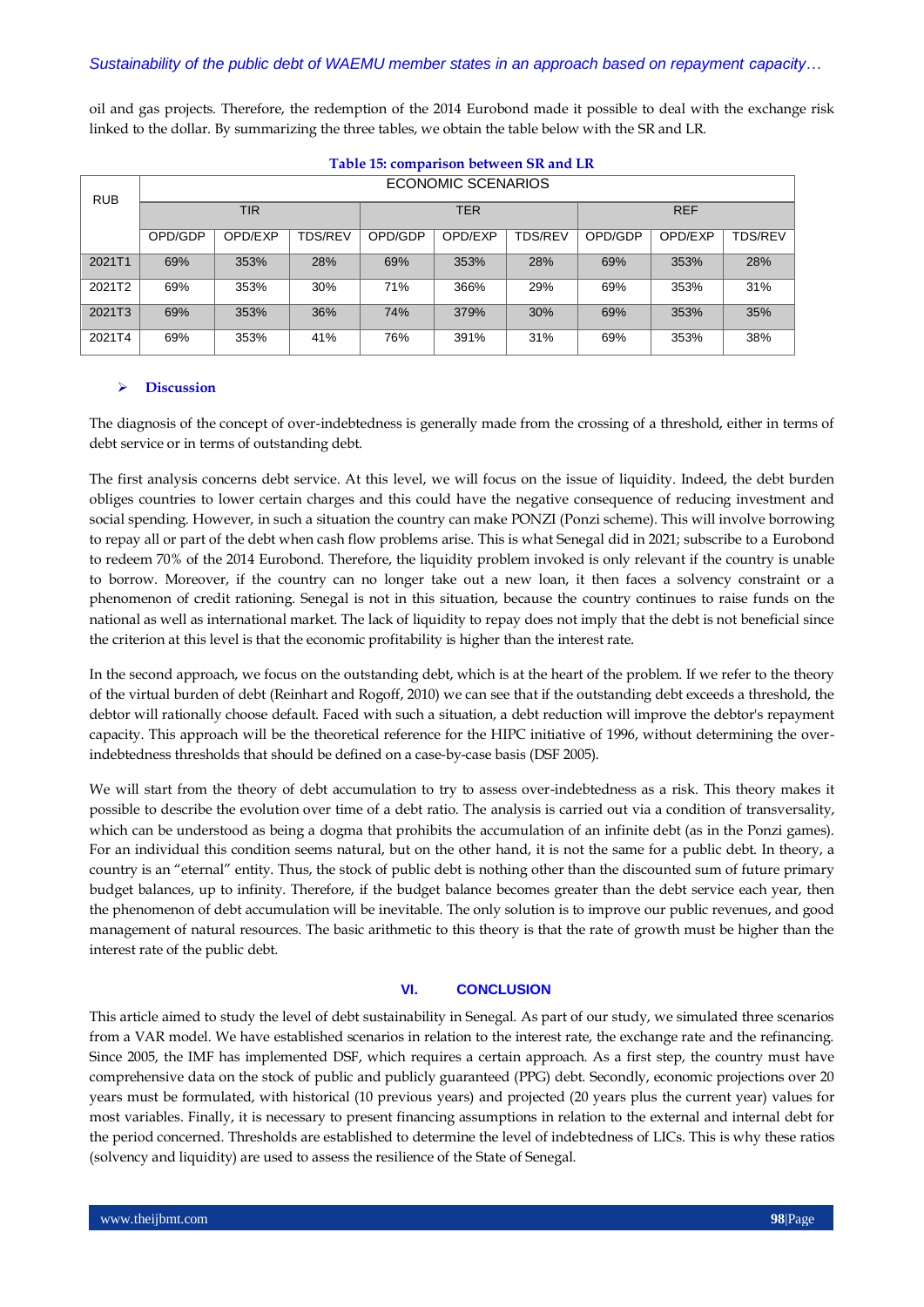Finally, the results of the stress test showed that Senegal's debt is at a high level of debt risk, but not in overindebtedness. Already from the reference scenario, the outstanding debt as well as the debt service remained above the set thresholds. Resilience tests have made this situation appear even more pronounced. However, Senegal is not experiencing payment difficulties. This allows us to say that Senegal's debt is sustainable. Better still; a debt sustainability analysis is carried out by the IMF as of July 31, 2019, in relation to the risk of debt distress of countries eligible for the Poverty Reduction and Growth Trust Fund (PRGF). Senegal is classified among the countries at low risk of debt (CDP, 2019, p44). This is what has allowed Senegal to regain access to financial markets and to increase bond issues in recent years, at non-concessional interest rates. Finally, we will focus on the following elements:

• Theoretical contribution: our study allows us to better confirm the Keynesian approach to debt. Indeed, the flow of budget deficits, which tends to increase the outstanding debt, will force the State to borrow to increase investment. This allows us to confirm this postulate of the deficit, which stimulates investment. However, according to this Keynesian conception, this rule remains valid only in a situation of underemployment of production resources; and this is the case of Senegal. Unfortunately, we are also witnessing a modern alternative view of Keynesian debt theory. If Keynesian theory opts for indebtedness for economic recovery, alternative approaches explore the impacts of political strategies. The ruling party may take the option of increasing public spending by going into debt, in order to satisfy its electorate at the expense of investment. Moreover, after elections, the state tends to use its taxing power to pay off its debt; which also confirms the traditional classic Ricardian approach to debt.

•Outlook: Our results force us to draw the implications in terms of financing policies to better consolidate the level of indebtedness. This is the place to recall that the DSF exerts pressure on the PFR without considering human rights. By placing restrictions on external indebtedness, the DSF can also encourage circumvention strategies, with the use of public-private partnerships (PPP) to finance new infrastructures, which accumulate 'off-balance sheet' liabilities and camouflage the true extent sovereign debt. In these PPPs we can cite linked and conditioned debts, more particularly with China, which currently occupies a central place in Africa. Today China (non-member of the Paris Club) is one of the largest creditor nations in the world. Lending to LICs has tripled over the past decade, reaching CFA 98.6 trillion (\$170 billion) by the end of 2020 (AfDB, 2020). Indeed, sub-Saharan Africa is heavily indebted, but the structure of the debt has changed with the emergence on the one hand of China, and on the other hand of Eurobonds. From 2004 to 2020, China's debt vis-à-vis sub-Saharan Africa increased from 2% to 20%.

Since 2005, bilateral debt has fallen sharply to the benefit of bond debt; especially Eurobonds. However,LICs (Lowincome countries) can face two types of problems. The first is at the level of a possible restructuring of debts. The central problem is the identification and coordination of creditors for the negotiation. While the Paris Club facilitates negotiation between a debtor state and creditors, it becomes very difficult with a multitude of small holders, dispersed anonymously, without any entity being able to represent them. The second problem is the threat of vulture funds. Also known as 'litigation funds', vulture funds are investment funds that buy back sovereign debt securities from countries in difficulty at a discount and then, in court, demand repayment of all the debt at its initial value, possibly plus accrued interest, penalties and court costs. If the practices are legal, they remain illegitimate and contrary to human rights. We can cite the case of NML Capital, the fund belonging to the American billionaire Paul Singer, should thus pocket nearly 2 billion dollars, for bonds bought back at 80 million dollars in the years 2002'.

# **REFERENCES**

- [1.] AFD (2013) "Sustainable debt and sustainable development" Revue Techniques FinancièresetDéveloppement /1 n° 110 | pages 37 to 44.
- [2.] Agenor (P.R.) and Montiel (P.J.) (1996) "Development in macroeconomics", Princeton, New Jersey Princeton University Press
- [3.] Aghion, P. and Bolton, P. (1990): "Government Domestic Debt and the Risk of Default: A Political-Economic Model of the Strategic Role of Debt", published in Capital Markets and Debt Management, R. Dornbusch and M. Draghi, eds., Cambridge, MA, MIT Press
- [4.] Alesina and Tabellini (1989): "External Debt, Capital Flight, and Political Risk", Working Paper, 1989, forthcoming Journal of International Economics
- [5.] Arellano, C. (2008). "Default Risk and Income Fluctuations in Emerging Economies".American Economic Review, 98(3), 690-712.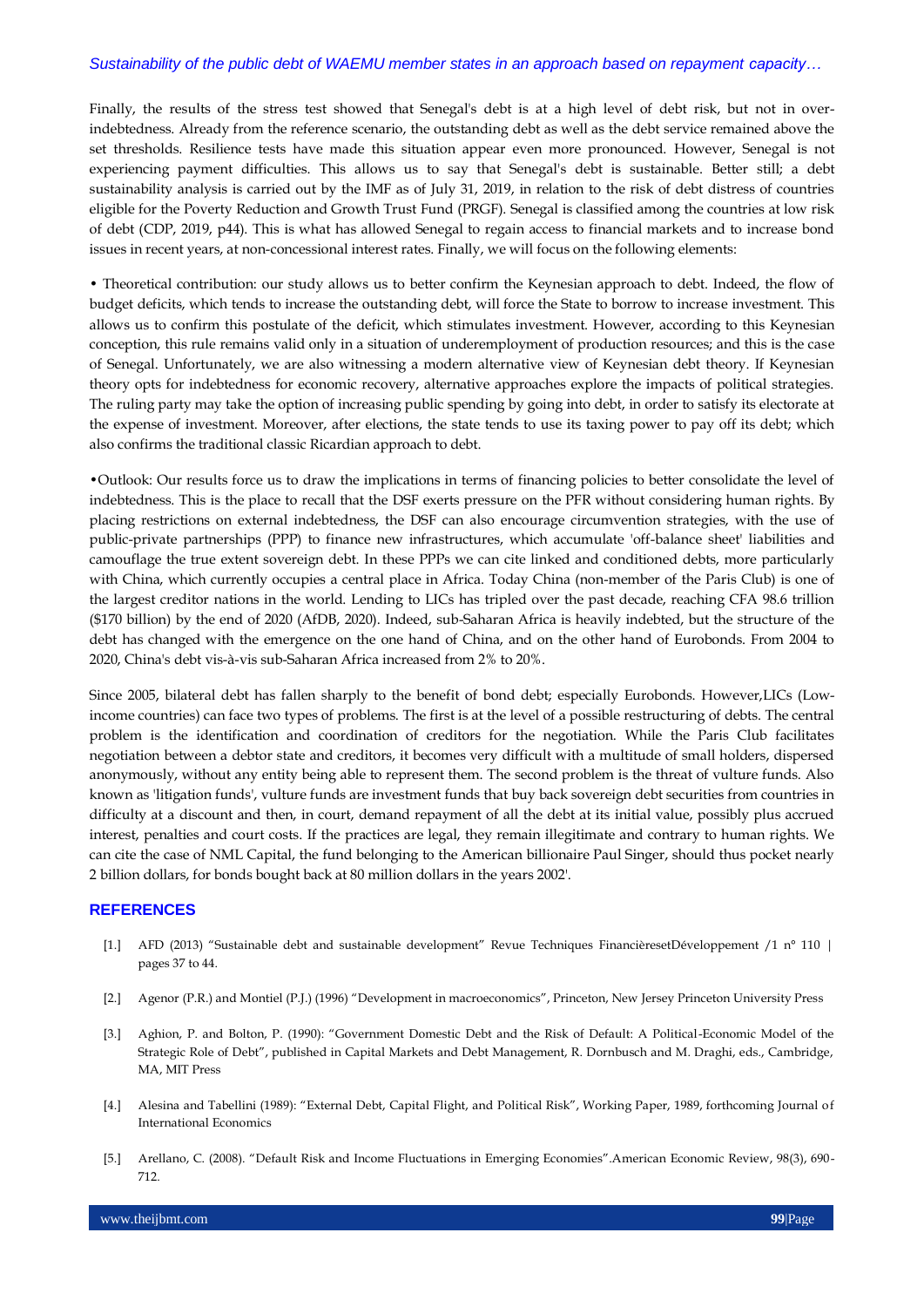- [6.] African Development Bank (ADB). 2020a. African Economic Outlook 2020 Abidjan: African Development Bank. https://www.afdb.org/en/documents/african-economic-outlook-2020.
- [7.] African Development Bank (ADB). 2020 b. African Economic Outlook 2020 Abidjan Supplement: African Development Bank. https://www.afdb.org/en/documents/african-economic-outlook-2020-supplement.
- [8.] African development bank. 2018. Debt Vulnerabilities in Africa, An Information Note for the Board. Abidjan: African Development Bank.
- [9.] World Bank. 2019. Global Prospects: Darkening Skies. Chapter 4—Debt in Low-Income Countries: Evolution, Implications and Remedies. Washington, DC: World Bank.
- [10.] Barro R.J. (1979): "On the Determination of the Public Debt", Journal of Political Economy, vol.87, pp.940-971
- [11.] Barkbu B., Beddies C., Le Manchec H. (2008). "The debt sustainability framework applied to low-income countries". IMF special edition.
- [12.] Berr E., Combarnous F. (2007) "another reading of debt sustainability". Third World Review. 2007/4 No. 192 | pages 789 to 813
- [13.] Boss, M. (2002). A macroeconomic credit risk model for stress testing the Austrian credit portfolio. Financial stability report, 4, 64-82
- [14.] Bulow, J. &Rogoff K. (1989b). Sovereign Debt: Is to Forgive to Forget? American Economic Review, 79(1): 43–50.
- [15.] Clements et al. (2003): "External Debt, Public Investment and Growth in Low-income countries", IMF, working Paper, WP/03/249, December
- [16.] Paris Club (2019) "how are sovereign debts restructured..."
- [17.] Cruces, J., &Trebesch, C. (2013). "Sovereign Defaults: The Price of Haircuts". American Economic Journal: Macroeconomics, 5(3): 85-117.
- [18.] Eaton, J., Gersovitz, M. (1981). "Debt with potential repudiation: theoretical and empirical analysis". Review of Economic Studies 48 (2), 289–309.
- [19.] IMF (International Monetary Fund). 2020a. World Economic Outlook (April) 2020. Washington, DC: IMF.
- [20.] IMF (International Monetary Fund). 2020b. Fiscal Monitor: Policies to Support People During the COVID-19 Pandemic April 2020. Washington, DC: IMF.
- [21.] IMF (International Monetary Fund). 2020c. The Evolution of Public Debt Vulnerabilities in Lower-Middle Income
- [22.] Fuentes, M. &Saravia, D. (2010). 'Sovereign Defaulters: Do International Capital Markets Punish Them?' » Journal of Development Economics, Elsevier, 91(2): 336-347.
- [23.] Fernandez, R., & Rosenthal R.W. (1990). "Strategic Models of Sovereign-Debt Renegotiations". Review of Economic Studies, 57(3): 331–49.
- [24.] Gelos, G.R., G. Sandleris& Sahay, R. (2011). 'Sovereign Borrowing by Developing Countries: What Determines Market Access?' »Journal of International Economics 243-254.
- [25.] International Debt Statistics World Bank (2019) https://databank.worldbank.org/source/international-debt-statistics
- [26.] Keynes, John M. (1964 [1936]), The General Theory of Employment, Interest, and Money, New York: Harcourt, Brace (original publication London: Macmillan).
- [27.] Kraay and Nehru (2006). "when is debt sustainable? '. Research workshop macroeconomic challenges in low income countries october23-24,2003
- [28.] Krugman P., 1988a, "Market-Based Debt-Reduction Schemes", NBER, working paper, no. 2587.